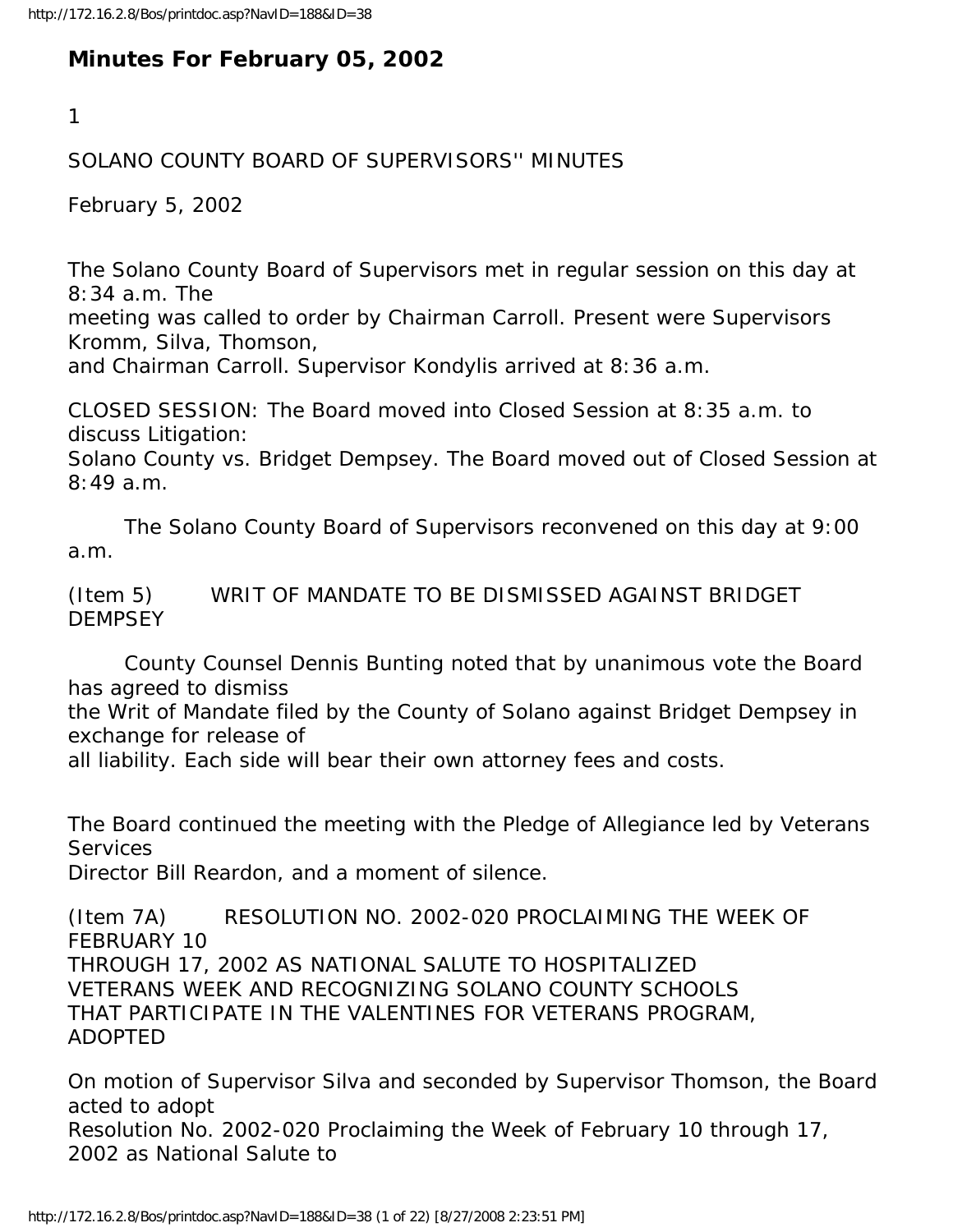http://172.16.2.8/Bos/printdoc.asp?NavID=188&ID=38

Hospitalized Veterans Week and recognizing Solano County Schools that participate in the Valentines

for Veterans Program. So ordered by a vote of 5-0. (see Resolution Book) On behalf of the Board, Chairman Carroll presented Kelli L. Eberle-Germeraad with the

resolution.

Ms. Eberle-Germeraad provided the Board with samples of the Valentines that will be

distributed along with an informational packet on Veterans medical services. Ms. Eberle-Germeraad

noted approximately 15,000 valentines were made by local students and will be distributed, and

thanked the Board for their years of support for this project.

There was a brief discussion relative to budget problems that could affect the clinics at Travis

AFB and Mare Island.

Mrs. Lore Catania, Director of the Veterans Administration Clinic Fairfield/Mare Island gave

a brief update on the clinics.

(Item 7B) RESOLUTION NO. 2002-021 SUPPORTING THE FAIRFIELD-**SUISUN** 

UNIFIED SCHOOL DISTRICT BOND ELECTION TO BE HELD ON MARCH 5, 2002, ADOPTED

George Guynn, Jr. noted opposition to this bond measure. Mr. Guynn feels the education and

knowledge of the students needs improvement not necessarily the buildings, voiced concern regarding

interest rates, no guarantees there will be State matching funds, with oversight, and numerous problems

with the bond.

On motion of Supervisor Kondylis and seconded by Supervisor Kromm, the Board acted to adopt

Resolution No. 2002-021 Supporting the Fairfield-Suisun Unified School District Bond Election to be

held on March 5, 2002. So ordered by a vote of 5-0. (see Resolution Book) There were brief remarks regarding the overall benefits of updated, clean school facilities.

 On behalf of the Board, Supervisor Thomson presented Resolution No. 2002-021 to John

English, Chairperson of the Yes on Measure C - Friends Fairfield-Suisun Children Committee.

 Mr. English noted appreciation for Board support, and discussed the urgent need for better

facilities for the children and teachers in this community.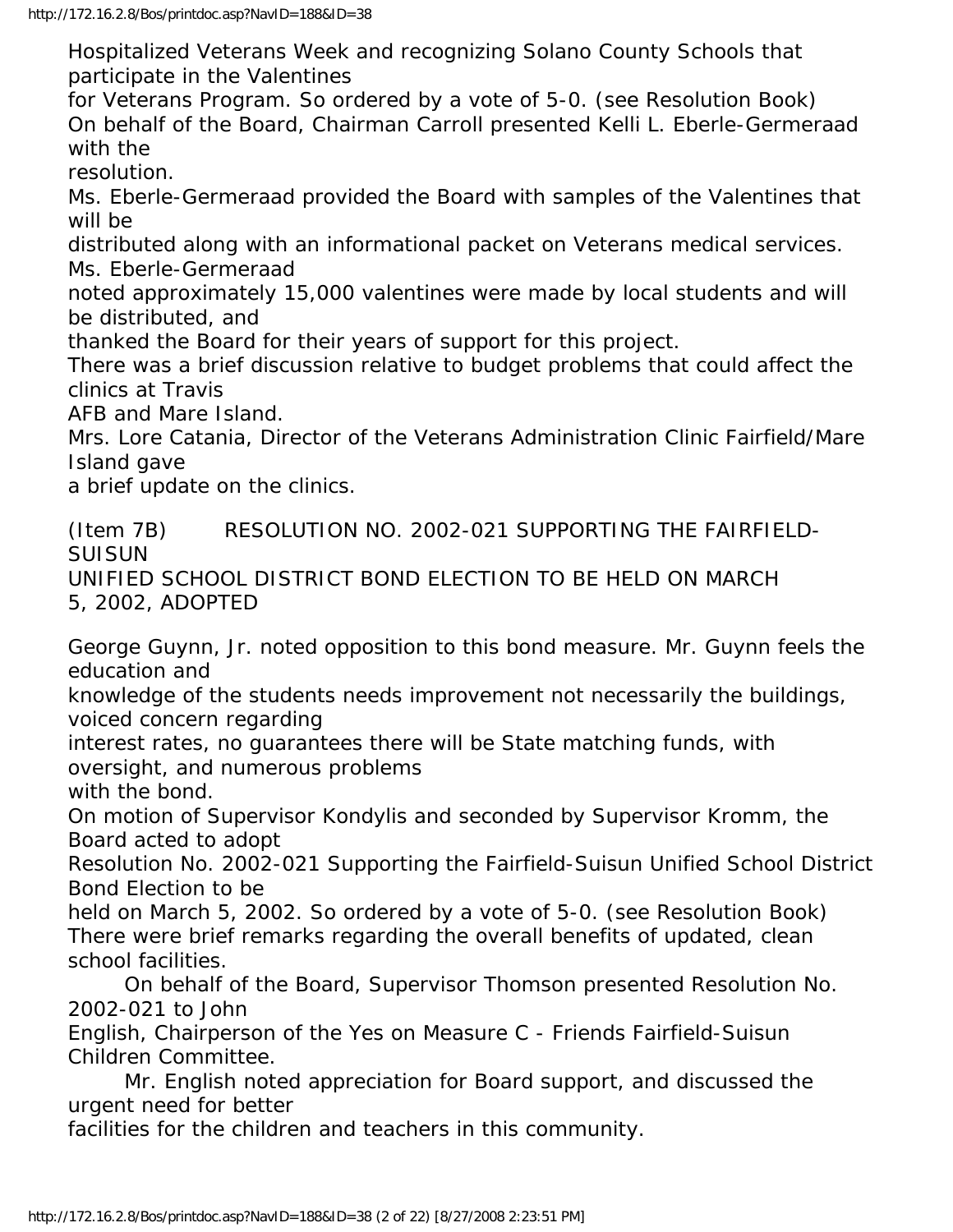(Item 7C) PROCLAMATION ENDORSING THE THIRD ANNUAL SOLANO **BICYCLE** CLASSIC MARCH 28 THROUGH MARCH 31, 2002, APPROVED

On motion of Supervisor Kromm and seconded by Chairman Carroll, the Board acted to adopt

a proclamation Endorsing the Third Annual Solano Bicycle Classic March 28 through March 31, 2002.

So ordered by a vote of 5-0.

On behalf of the Board, Supervisor Kromm presented S. Scott Reynolds with the

proclamation, and commented on extensive volunteer participation by the community.

Mr. Reynolds noted the benefits to the community with support of this event, and the critical

need for volunteers.

(Item 7D) PROCLAMATION HONORING GAILE SHEA-EVERIDGE FOR HER DEDICATED SERVICE TO CHILD HAVEN AND THE CHILDREN OF SOLANO COUNTY, APPROVED

On motion of Supervisor Kondylis and seconded by Supervisor Kromm, the Board acted to adopt

a proclamation honoring Gaile Shea-Everidge for her dedicated service to Child Haven and the children

of Solano County. So ordered by a vote of 5-0.

On behalf of the Board, Supervisor Kromm presented Gaile Shea-Everidge with the

proclamation.

Ms. Shea-Everidge thanked the Board for the ongoing support, and introduced her

replacement, Shelly McQuinn.

ITEMS FROM THE FLOOR

APPEARANCE BY DONALD TIPTON RE THE HOMELESS PROBLEM

Donald Tipton, Homeacres Improvement Association, voiced his concerns regarding the delays in resolving the homeless issue.

APPEARNCE BY GEORGE GUYNN, JR. RE VIRTUES OF LESS GOVERNMENT

 George Guynn, Jr., Suisun, spoke on the virtues of less government being better government, and

the need to ensure that politicians need to do what the public wants and not necessarily what the politician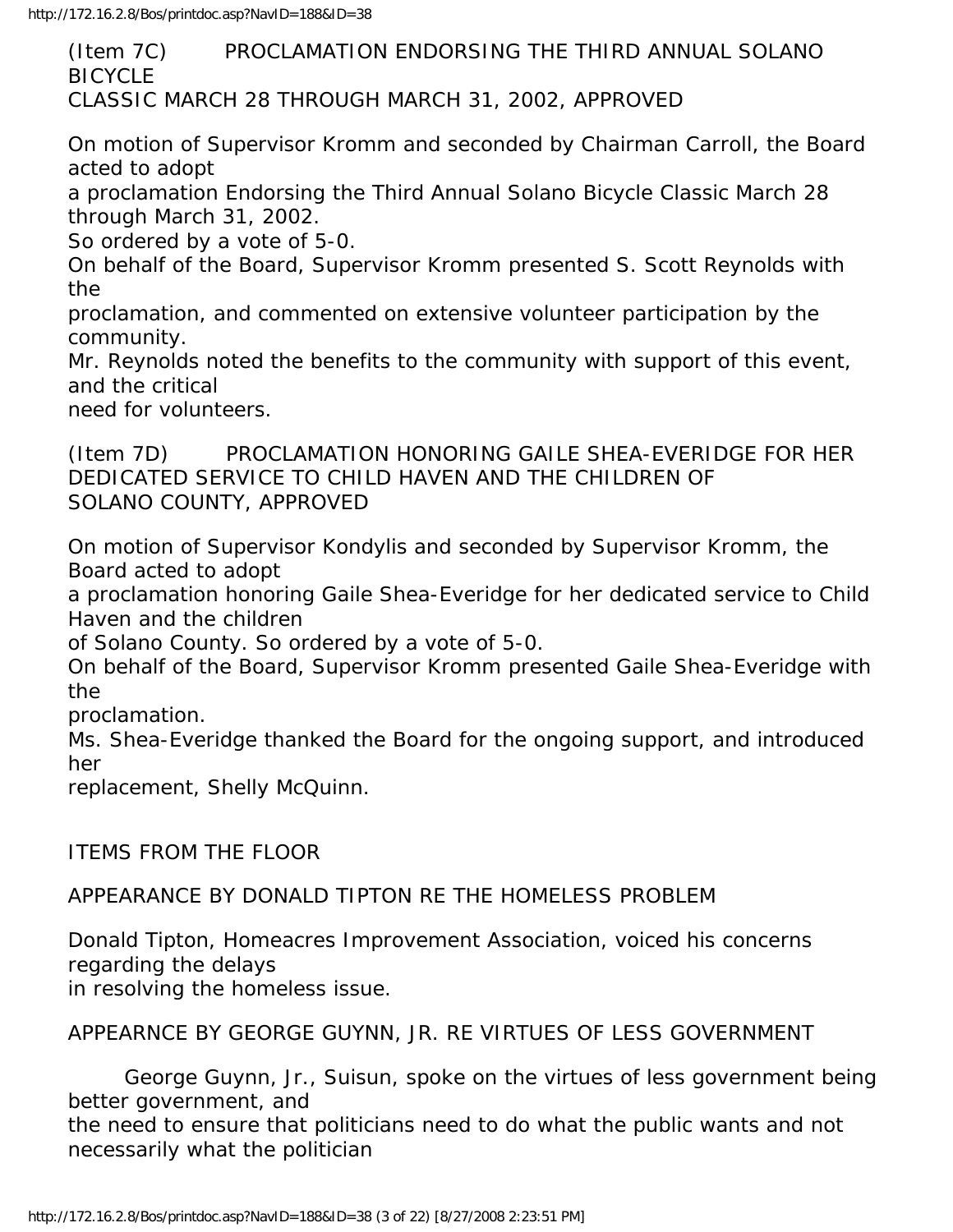wants.

APPEARANCE BY NORA MARTINEZ RE THE HOMELESS

 Nora Martinez, Fairfield, voiced concern regarding the homeless, issues of affordable housing, the need to initiate a homeless tax, the need to address the mentally ill that are homeless, and discrimination issues.

APPROVAL OF AGENDA

On motion of Supervisor Kondylis and seconded by Supervisor Thomson, the Board acted to

approve the submitted Agenda, incorporated herein by reference, with the following modifications:

 (Item 12.1) AMENDED AGENDA: Approval of a letter of recognition and support of the

Chinese American Association of Solano County's (CAASC) 6th Annual Chinese New Year's Celebration to welcome the "Year of the Horse" on Saturday, February 23, 2002 from 5:00 to 9:00 p.m. at the Ulatis Community Center in Vacaville, added to the Consent Calendar.

 (Item 13C) Approval of a master agreement for management/ organizational consulting

services with Public Resource Consultants, Inc. in an amount not to exceed \$100,000 for the period February 5, 2002 through June 30, 2003; authorize the

County Administrator to approve specific services amendments in accordance with the terms of the master consulting agreement, removed from the Consent Calendar.

 (Item 15) Approval to pay poll workers a \$10 stipend to attend training classes; approval to

increase the amount paid for rental of polling place facilities from \$35 to \$50, clarification that the \$10 stipend would apply to County workers that serve on their own time.

 (Item 17A) Adoption of a resolution amending the Allocation List to add .75 Social Worker

II to provide post adoptive services in Child Protective Services, correction to Agenda to read Social Worker III.

 (Item 17B) Approval to extend the Interagency Agreement for an Inter-jurisdictional Exchange

of Claudia Burnett, Health and Social Services (H&SS) Administrator, to the **State**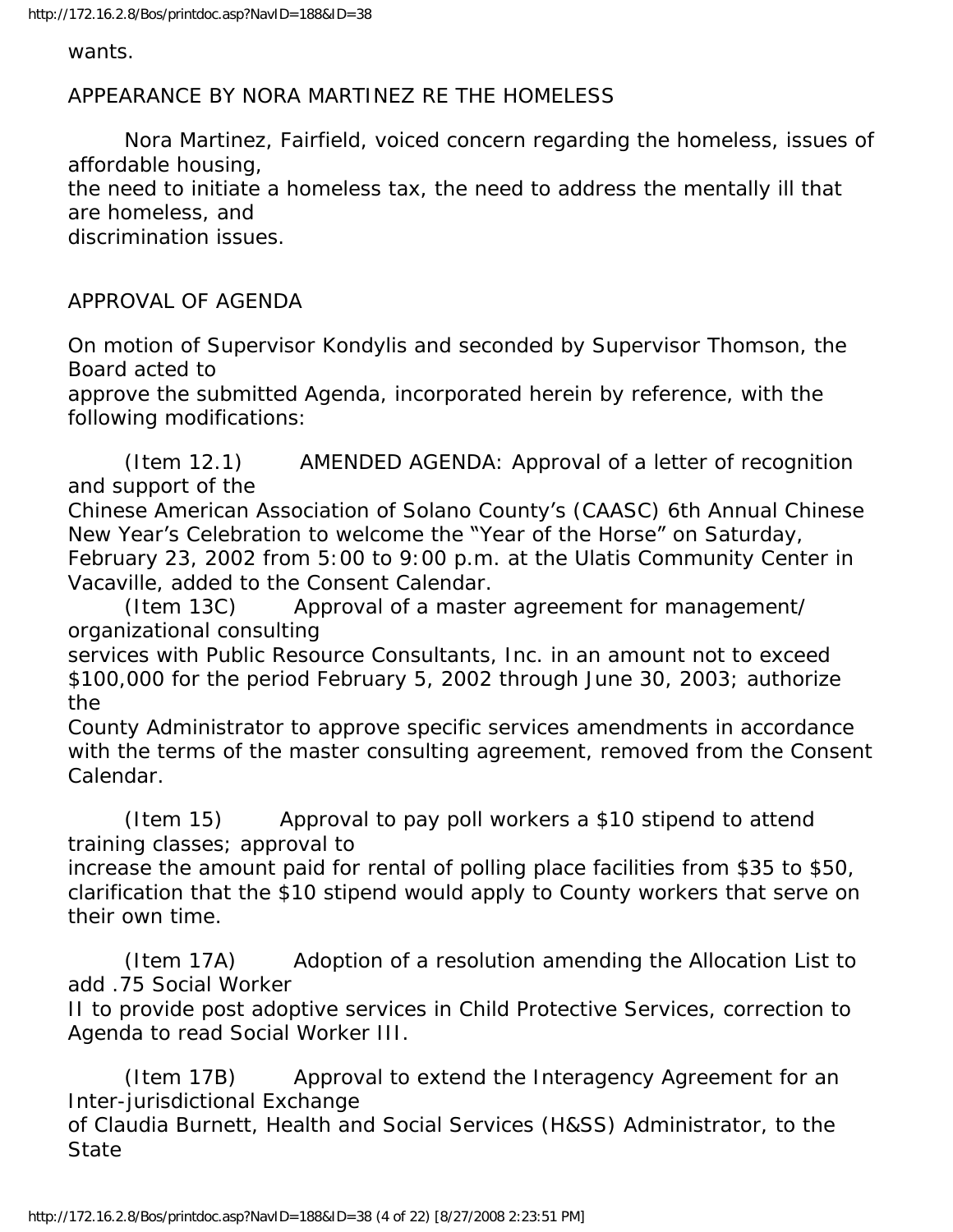Department of H&SS Women, Infants and Children (WIC) Supplemental Nutrition Branch to continue as Chief of the Nutrition Education and Training Services for an additional limited term appointment of nine months; approval of

a resolution amending the Allocation List extending a 1.0 FTE Limited Term H&SS Administrator until September 30, 2002, removed from the Consent Calendar.

 (Item 17D) Approval of an agreement with Contra Costa County in the amount of \$497,520

to provide four (4) Community Treatment Facility beds at Seneca Oak Grove Treatment Facility for the period of September 1, 2001 through June 30, 2002, removed from the Consent Calendar.

 (Item 18C) Approval to accept a State matching grant in the amount of \$30,510 for taxiway

improvements at the Nut Tree Airport; authorize the Airport Manager to sign the

grant documents (Federal share of \$160,200 previously approved by the Board of

Supervisors), correction to Agenda the Federal Share amount should read \$610,200.

 (Item 21) Presentation and consider acceptance of the audit for FY2000/01 conducted by

Macias, Gini and Company, L.L.P., CPAs of the County's basic financial statements and required supplementary information, removed from the Agenda.

 (Item 22B) Reappointment of Misty Ismail, Leslie Kvasnicka, Shirley Roady and Leslie Weiss

to the Animal Care Advisory Committee (ACAC); appointment of Cathy Bullard to the ACAC, correction to the Agenda should read Lisa Weiss.

So ordered by a vote of 5-0.

## CONSENT CALENDAR

On motion of Supervisor Kondylis and seconded by Supervisor Thomson, the Board acted to

approve the following Consent Calendar items by a vote of 5-0.

(Item 12) MINUTES OF THE BOARD OF SUPERVISORS MEETING OF JANUARY 8, 2002,

as outlined in the Agenda Submittal from the Clerk of the Board dated February 5, 2002,

incorporated herein by reference, approved.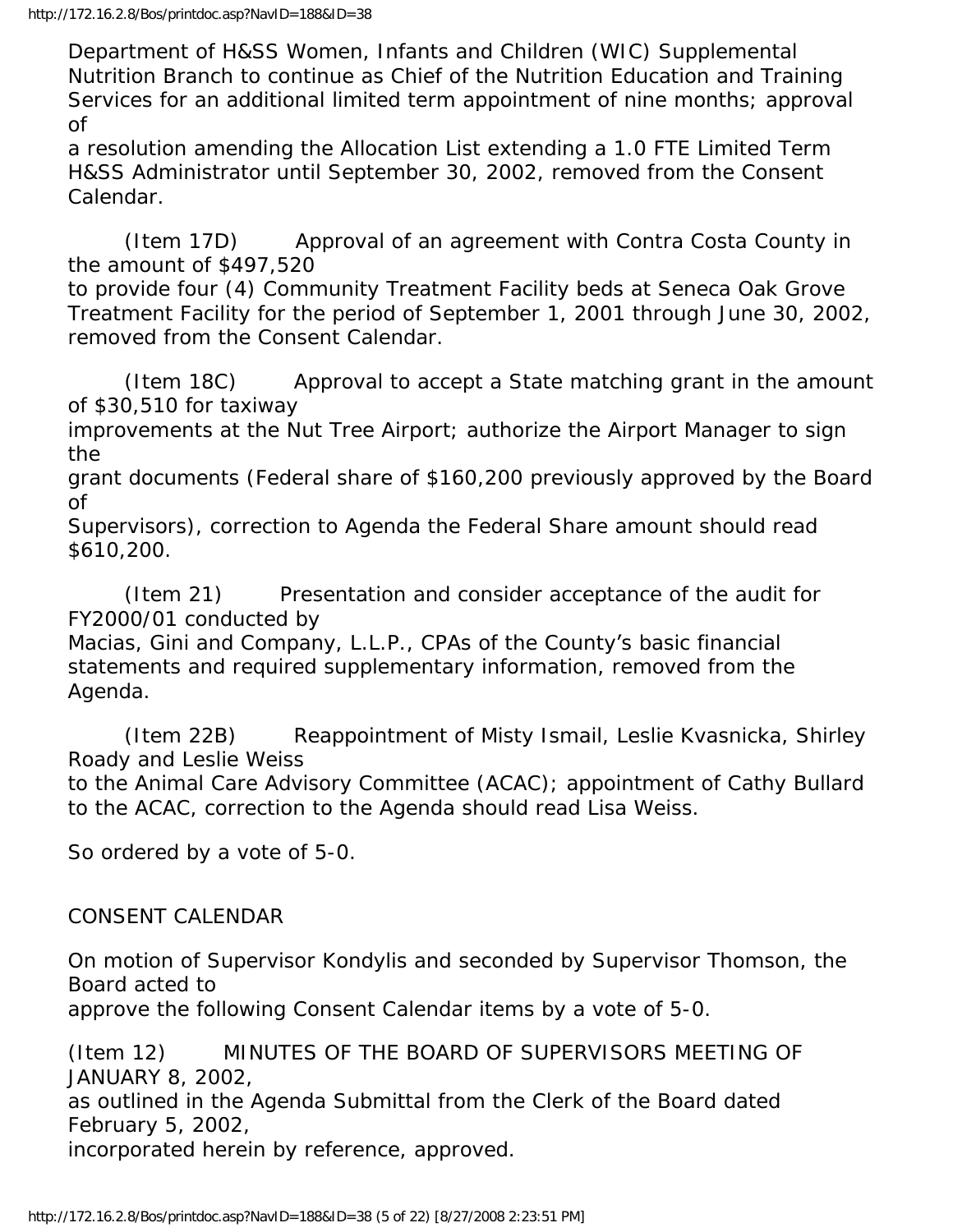(Item 12.1) LETTER OF RECOGNITION SUPPORTING THE CHINESE AMERICAN ASSOCIATION OF SOLANO COUNTY'S (CAASC) 6TH ANNUAL CHINESE NEW YEAR'S CELEBRATION, as outlined in the Agenda Submittal from the County Administrator's dated February 5, 2002, incorporated herein by reference, approved. (Item 13A) RESOLUTION NO. 2002-022 APPROVING THE APPLICATION AND AUTHORIZING THE EXECUTION OF A GRANT CONTRACT WITH THE CALIFORNIA ARTS COUNCIL, adopted. (see Resolution Book) (Item 13B) ORDINANCE NO. 1617 ADDING PART 15 AND SECTIONS 2- 150 THROUGH 2-153 TO CHAPTER 2 OF THE SOLANO COUNTY CODE, RELATING TO THE DEPARTMENT OF CHILD SUPPORT SERVICES, adopted. (see Ordinance Book) (Item 14) LIABILITY CLAIMS REPORT FOR THE MONTHS OF SEPTEMBER, **OCTOBER** AND NOVEMBER 2001, as outlined in the Agenda Submittal from Human Resources dated February 5, 2002, incorporated herein by reference, accepted. (Item 16) TREASURER'S QUARTERLY REPORT FOR THE PERIOD OF OCTOBER 1, 2001 - DECEMBER 31, 2001, as outlined in the Agenda Submittal from the Treasurer/ Tax Collector/County Clerk dated February 5, 2002, incorporated herein by reference, approved. (Item 17A) RESOLUTION NO. 2002-023 AMENDING THE LIST OF NUMBERS AND CLASSIFICATIONS OF POSITIONS (HEALTH AND SOCIAL SERVICES-.75 SOCIAL WORKER III), adopted. (see Resolution Book) (Item 17C) AGREEMENT WITH ALDEA, INC. RE FULL-DAY INTENSIVE DAY TREATMENT AND GROUP HOME MENTAL HEALTH SERVICES TO CHILDREN, ADOLESCENTS AND FAMILIES, as outlined in the Agenda Submittal from Health and Social Services dated February 5, 2002, incorporated herein by reference, approved and Chairman authorized to sign said contract on behalf of Solano County. (Item 18A) AUTHORIZATION TO ADVERTISE FOR BIDS RE CONSTRUCTION OF VARIOUS

ROAD IMPROVEMENT PROJECTS, as outlined in the Agenda Submittal from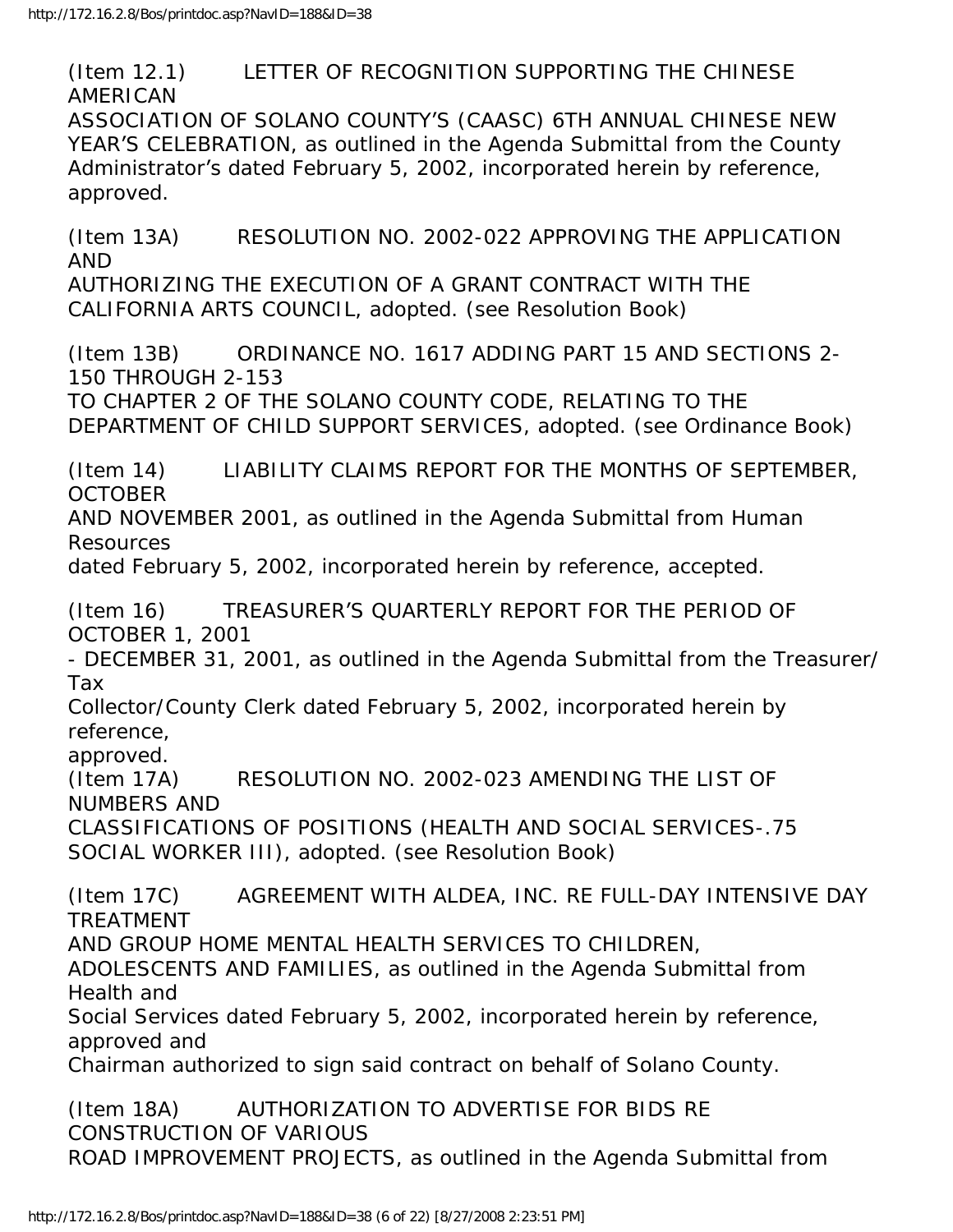Department of Transportation dated February 5, 2002, incorporated herein by reference,

approved and County Administrator authorized to execute contracts with the lowest

responsible bidders.

(Item 18B) RESOLUTION NO. 2002-025 ADOPTING TRAFFIC ORDER NUMBER 378 ESTABLISHING A 45 MPH SPEED LIMIT ON SUISUN VALLEY ROAD FROM WILLIAMS ROAD TO THE NAPA COUNTY LINE, adopted. (see Resolution Book)

(Item 18C) STATE MATCHING GRANT RE TAXIWAY IMPROVEMENTS AT THE NUT TREE

AIRPORT, as outlined in the Agenda Submittal from the Department of **Transportation** 

dated February 5, 2002, incorporated herein by reference, accepted and Airport Manager

authorized to sign grant documents.

## **ORDERS**

(Item 15) INCREASE IN POLL WORKERS STIPEND AND POLLING PLACE FACILITIES RENTAL FEE, APPROVED

The Board was provided with an Agenda Submittal from the Registrar of Voters dated

February 5, 2002, incorporated herein by reference, outlining the need to ensure poll workers are

knowledgeable in election laws and procedures, and the need to increase the polling place rental fees.

Donald Tipton, Vallejo, expressed concern regarding the training and if the \$12 amount is

enough, and noted the need for poll workers to be educated in the law and procedures.

Supervisor Kondylis would like a review of the stipend issue to see if the \$12 is enough after this

election.

 On motion of Supervisor Kondylis and seconded by Supervisor Kromm, the Board acted to

approve the increase in the poll worker stipend and the polling place rental fees. So ordered by a vote of 5-0.

(Item 17B) INTERAGENCY AGREEMENT EXTENSION RE INTER-JURISDICTIONAL EXCHANGE WITH STATE DEPARTMENT OF H&SS WOMEN, INFANTS AND CHILDREN (WIC) SUPPLEMENTAL NUTRITION BRANCH,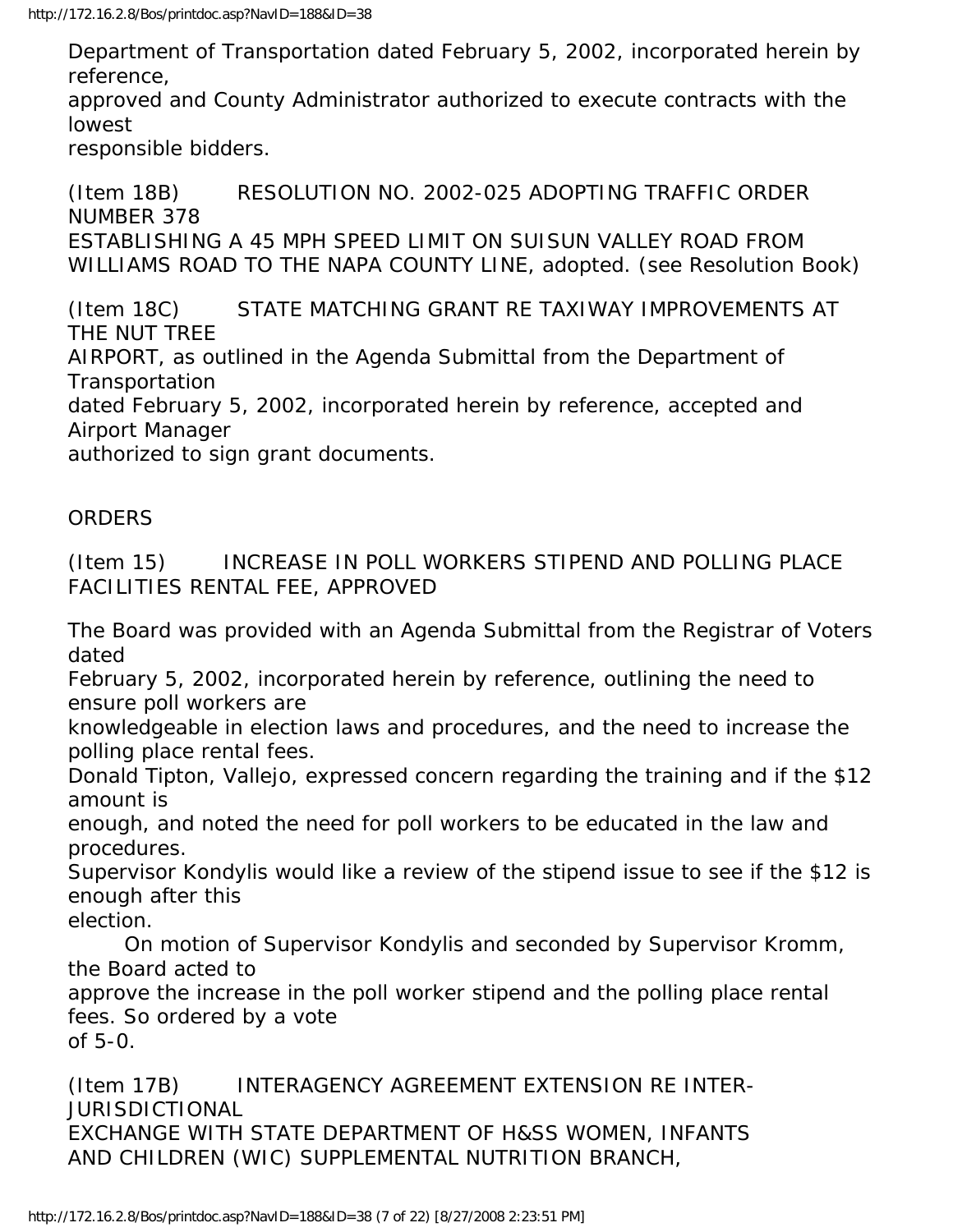APPROVED

 RESOLUTION NO. 2002-024 AMENDING THE LIST OF NUMBERS AND CLASSIFICATIONS OF POSITIONS (LIMITED TERM H&SS ADMINISTRATOR), ADOPTED The Board was provided with an Agenda Submittal from the Department of Health and Social Services dated February 5, 2002, incorporated herein by reference, outlining the need to extend the exchange program. Donald Tipton, Vallejo, expressed concern regarding the need to have the department fully staffed, and if the position is really necessary. On motion of Supervisor Silva and seconded by Supervisor Thomson, the Board acted to approve the Interagency agreement extension for the inter-jurisdictional exchange with the State Department of Health and Social Services Women, Infants and Children Supplemental Nutrition Branch, and to adopt Resolution No. 2002-024 Amending the List of Numbers and Classifications of Positions (Limited Term H&SS Administrator). So ordered by a vote of 5-0. (see Resolution Book) (Item 13C) MASTER AGREEMENT FOR MANAGEMENT/ORGANIZATIONAL CONSULTING SERVICES WITH PUBLIC RESOURCE CONSULTANTS, INC., APPROVED The Board was provided with an Agenda Submittal from County Administrator's Office dated February 5, 2002, incorporated herein by reference, regarding a master contract for management/organizational consulting services. Supervisor Kondylis noted the importance of management audits, but voiced concern with the County Administrator's signing authority of contracts up to \$50,000, with the number of audits that would be done, and prefers the Board be notified of when audits are going to be done. Supervisor Silva noted approval, with the caveat that the Board is notified when an audit is to begin. Supervisor Kromm noted the Weekly Update listing any contracts signed by the County Administrator that are for more than \$25,000.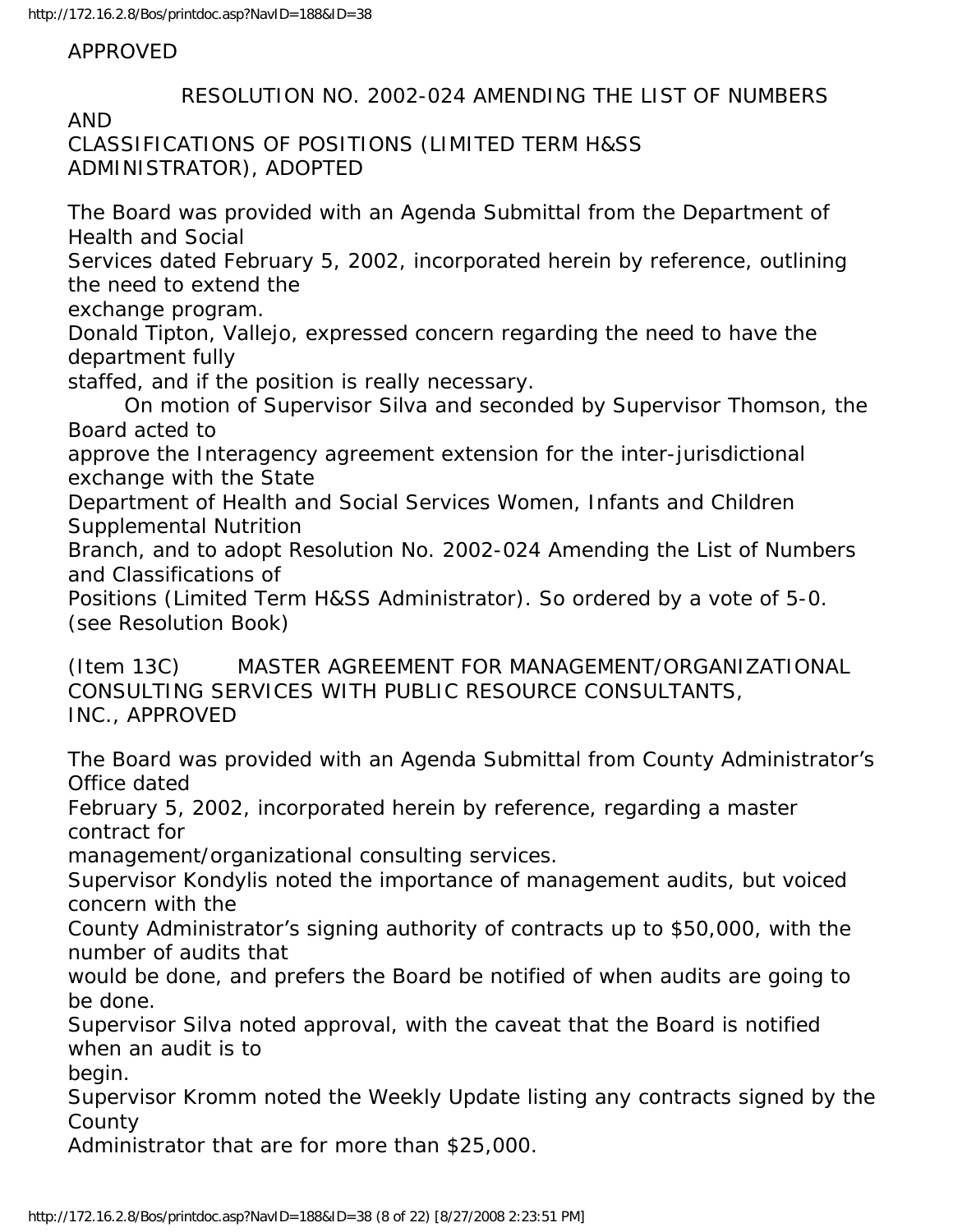County Administrator Michael Johnson discussed past experience with this firm, and

explained the benefits of this type of program in solving departmental issues and further developing

the organization of the departments.

 On motion of Supervisor Silva and seconded by Supervisor Thomson, the Board acted to

approve the master agreement for management/organizational consulting services with Public

Resource Consultants, Inc. So ordered by a vote of 4-1; Supervisor Kondylis voted no.

(Item 17D) AGREEMENT WITH CONTRA COSTA COUNTY RE FOUR (4) COMMUNITY TREATMENT FACILITY BEDS AT SENECA OAK GROVE TREATMENT FACILITY, APPROVED

The Board was provided with an Agenda Submittal from the Department of Health and Social

Services dated February 5, 2002, incorporated herein by reference, regarding four dedicated

community treatment facility beds.

Responding to questions posed by Supervisor Thomson regarding the high cost of these four beds,

start up costs, and the limited number of beds, Heidi Garcia discussed the startup and hard dollar costs

that are not reimbursable. Funds to address these costs are from redirected program funds. The program

is very expensive. Contra Costa has invested approximately \$5 million in the program and building, and

the costs are prorated per bed, and this is the first time the County has been able to treat minors in a

locked facility for mental health services. This program does offer 24 hour nursing care. Ms. Garcia

discussed the types of sub-acute minors that would be placed in this facility with rigorous admittance

criteria and screening.

 On motion of Supervisor Thomson and seconded by Supervisor Silva, the Board acted to

approve the agreement with Contra Costa County for four community treatment facility beds at

Seneca Oak Grove Treatment Facility. So ordered by a vote of 5-0.

(Item 20A) STATUS REPORT ON LEGISLATION OF IMPORTANCE TO SOLANO COUNTY RECEIVED

Paul Yoder, Legislative Analyst, Gerber Shaw & Yoder, reviewed the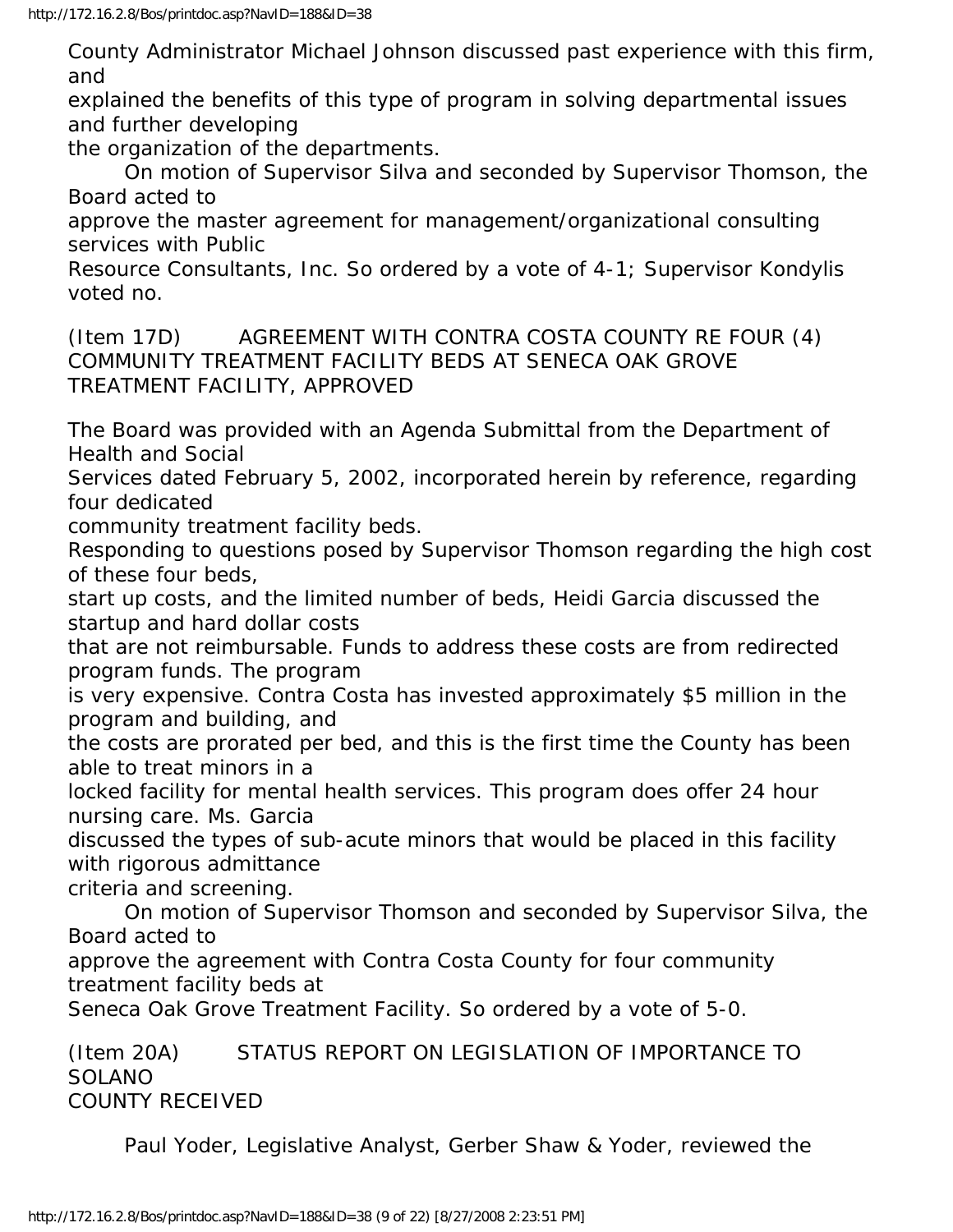information contained in

the Agenda Submittal from the County Administrator''s Office dated February 5, 2002, incorporated

herein by reference, regarding a status report on legislation of importance to Solano County. Mr. Yoder

presented an update on the State budget noting the relief of \$2.2 billion in the deficit leaving a \$10 billion

problem, and the positive outlook for issuance of the power bonds to address the repayment of \$6.2

billion from the General Fund that was used to pay for electrical purchases.

 Responding to questions posed by Supervisor Kondylis regarding current effects of the State

budget locally, Mr. Yoder noted the Governor is stating that he does not want to balance the budget on

the backs of local government, but does expect program cuts. Supervisor Kondylis feels the budget will

be balanced on the backs of the citizens. Mr. Yoder noted there have been discussions relative to raising

taxes, but feels the votes to do that are not there.

 Mr. Yoder noted funding cuts for special projects that were approved last year, that included

assistance for the relocation of the Fairfield Girl Scouts building, and work to get the funding in the

future. The Public Protection and Emergency Services Act of 2002 is dead, but there are still some efforts

to raise funds for Public Protection.

 Mr. Yoder noted language for the creation of a countywide open space district is still with

legislative counsel, the language is modeled after the Napa piece and is short and simple. Mr. Yoder

discussed actions necessary for the legislation. Mr. Yoder suggested backing by all Board members

would greatly raise the chances of passage though the Senate and Assembly, noted options of

amending onto existing bills, portions of PRC 5500 allow for formation of an open space district with

the ability to dictate the governance and financing after the legislation is enacted through a resolution.

Mr. Yoder recommended further research be done relative to Proposition 40 and formation of

districts after passage of the proposition.

 Supervisor Kromm provided the Board with a spreadsheet "Proposition 40 Funding to Open

Space Districts", and discussed funding availability through this proposition if a district has been

formed. Supervisor Kromm feels an open space district would make sense for the County, the details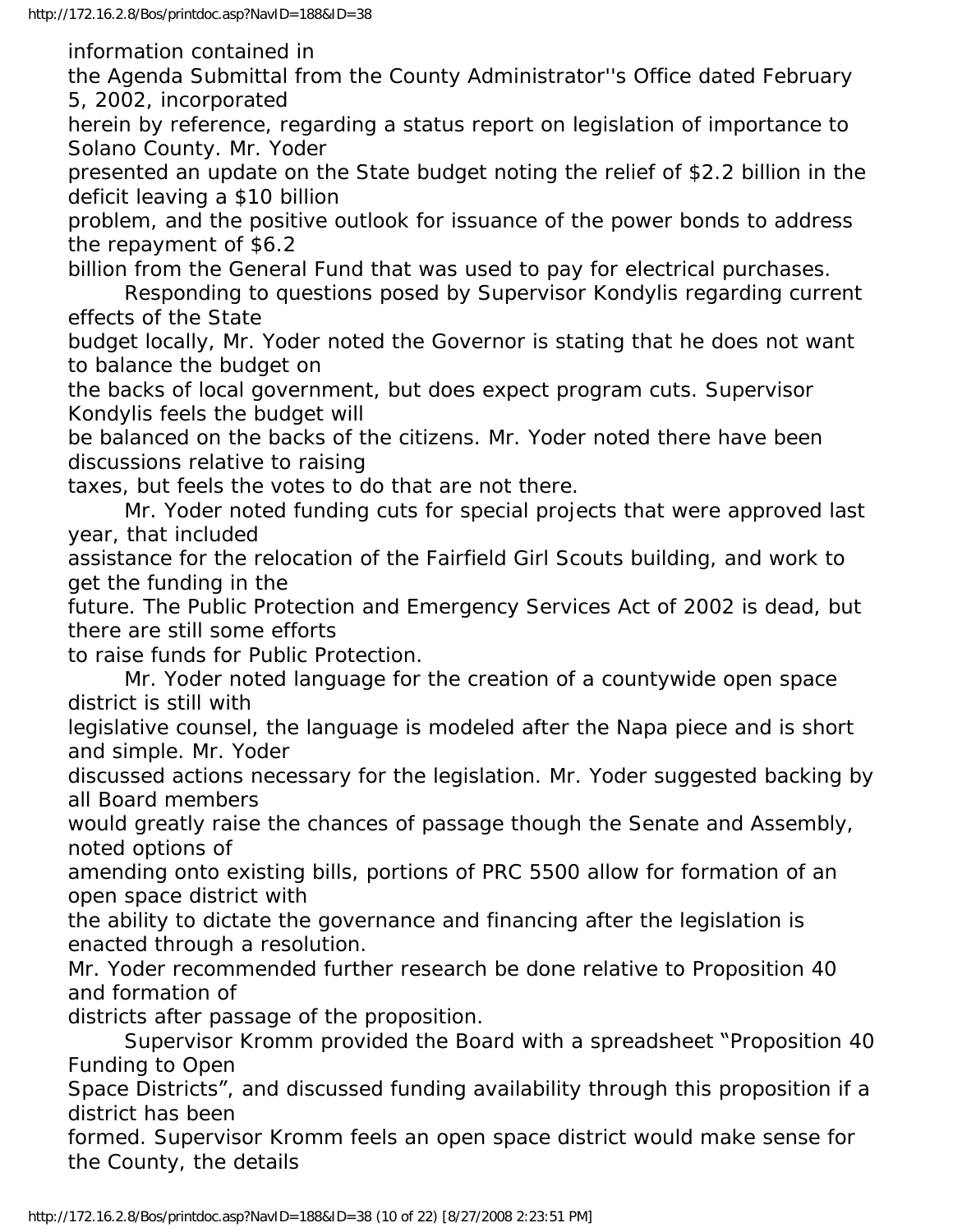still need to be addressed, and noted possibilities for funding if a district is in place in November.

 Responding to questions posed by Supervisor Silva regarding funds going to county park

departments or commissions, if the Parks Commission is working with the Open Space Commission,

Supervisor Kromm noted the requirement of district formation under PRC 5500 to be eligible for

funding.

 Mr. Yoder noted a portion of the legislation that does allocate funds to cities and counties on a

per capata basis, if Proposition passes. This is an incentive for communities to create open space

districts.

 Supervisor Kondylis noted the need to include all cities in the County to some how connect

the parks and open space, and suggested putting this on as an agenda item in the near future, and

would like to get a place holder for legislation.

 Responding to questions posed by Supervisor Kromm about timing, Mr. Yoder noted the

issues and the deadlines that would need to be met, and discussed the possibility of investigating the

possibility of tacking onto AB 1145, the Ventura County legislation. There is a sense of urgency to

get this measure moving forward.

 Responding to questions posed by Supervisor Kondylis regarding legislation passing and then

the Board deciding not to go forward, Mr. Yoder noted the Board could do that. Supervisor Kondylis

feels it would be beneficial for Mr. Yoder to move forward to get a placeholder for the legislation,

and public input regarding formation and governance can be conduced later.

 Chairman Carroll noted the Board could support the action with the caveat for future changes.

 Supervisor Kromm noted many questions on formation of a district and typing that with the

Ventura legislation, there are many questions surrounding the formation of a district that need to be

addressed, feels legislation for Solano County should be independent, and the need for support from

all the cities in the County, and there is the vote of the people to see if they want an open space

district.

 Supervisor Kondylis would like to see the legislation mimicked from Ventura County for a

placeholder, Mr. Yoder suggested more generic and spotty language for a bill.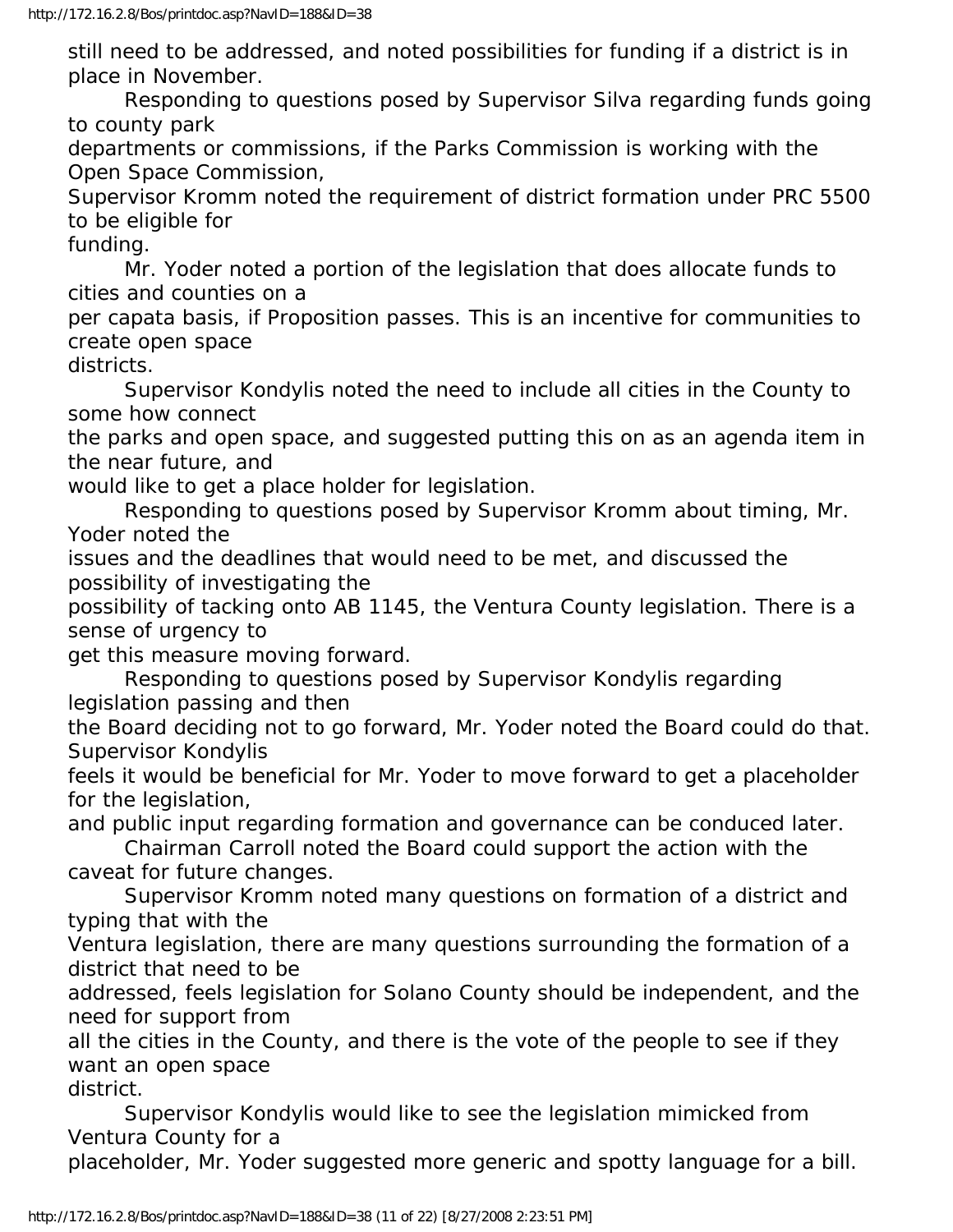Supervisor Silva feels more discussion is needed to garner opinions of the cities, feels any

action is premature for the November ballot, and noted many questions that are being posed by the

Mayors.

 Supervisor Thomson noted a number of issues that need to be decided before the cities will

participate, and voiced concern with prematurely forcing the issue. The County needs to get the cities

involved prior to any action. Supervisor Thomson suggested holding off on any decisions.

 Supervisor Kromm noted if the matter does not go on the November ballot, it will be two

years before it can be considered again, and would like to keep the matter open. Supervisor Kromm

noted his commitment to making Solano County a better place in many different ways, which

includes transportation and open space.

 Supervisor Kondylis feels it is incumbent to start working with the transportation community,

and to put open space and transportation together, and suggested directing Mr. Yoder to do a place

holder, to notify the cities that the Board is looking at this and to solicit input from the cities and the public.

 Supervisor Thomson suggested Supervisor Kromm meet with the mayors on February 20,

2002 and report back to the Board on their opinions. The Board needs to have the support of the

cities.

 Responding to questions posed by Supervisor Kondylis relative to the legislation for

additional fees on birth certificate and marriage license, Mr. Yoder noted the Board will need to take

actions as listed in the legislation, SB 425, and that he will be meeting with Carolyn Thomas-Wold,

Office of Family Violence Coordinator, to work on the actions needed. Mr. Yoder noted he will

bring back information on what information should be included in the bill, what the County needs to

do in order to be successful in getting the legislation passed, and suggested staff contact Contra Costa

County to get information on their process on getting their legislation passed.

 Responding to questions posed by County Administrator Michael Johnson relative to the

introduction of spot bills, Mr. Yoder noted there are some spot bills currently available, and will get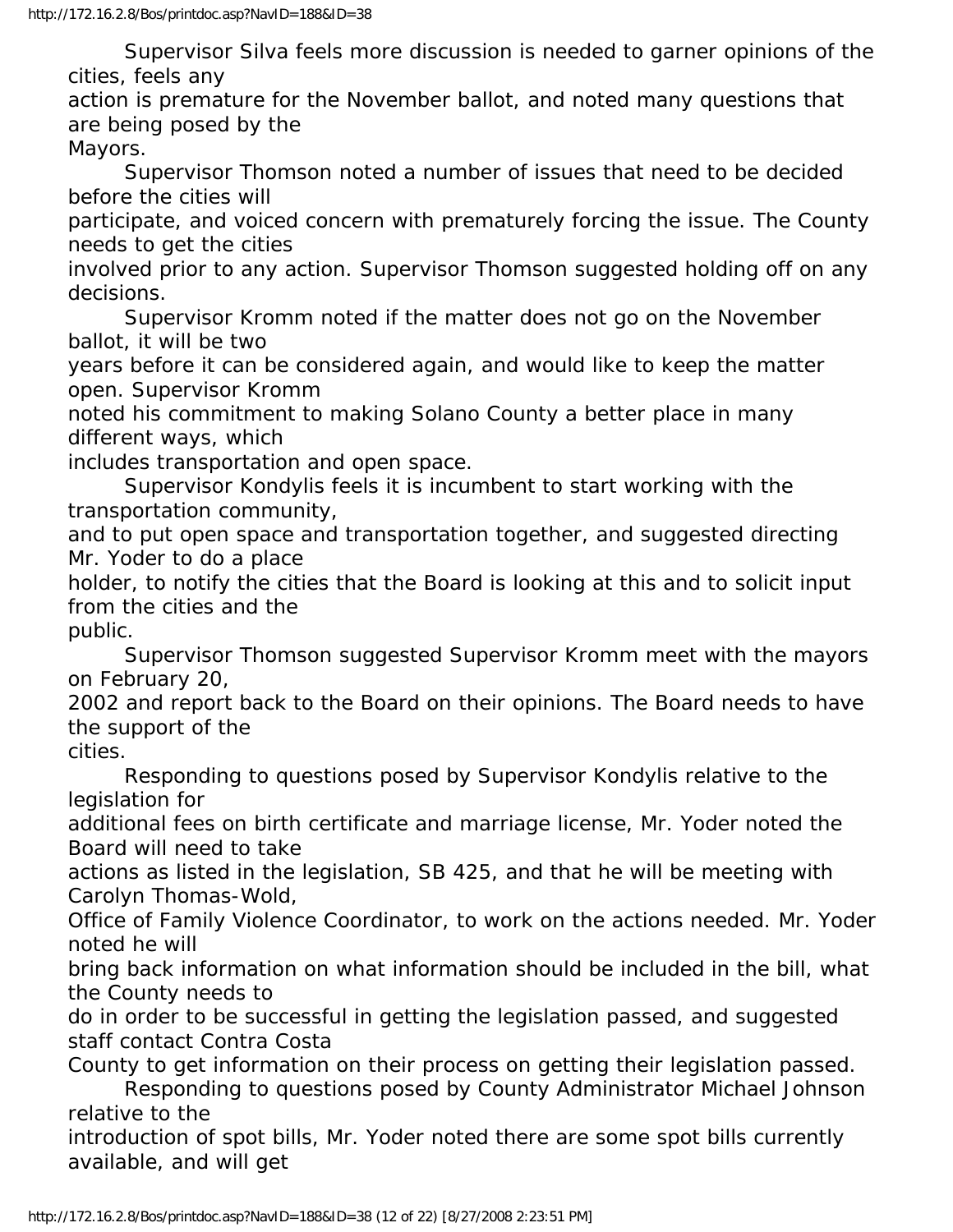http://172.16.2.8/Bos/printdoc.asp?NavID=188&ID=38

more for Solano County. Chairman Carroll noted receipt of the report.

(Item 20B) RESOLUTION NO. 2002-026 CALLING FOR THE ESTABLISHMENT OF A

STATE GRAND JURY TO INVESTIGATE THOSE ISSUES BEYOND THE SCOPE OF LOCAL GRAND JURIES, ADOPTED

The Board was provided with an Agenda Submittal from the County Administrator's Office

dated February 5, 2002, incorporated herein by reference, regarding establishing a State Grand Jury.

Ann Klink, Vacaville, discussed a letter from former Supervisor Sam Caddle written in 1993

supporting the formation of a State Grand Jury, and support in 1997 by the Board. Ms. Klink noted

the current initiative is more refined, and the great savings that could result from the formation of a

State Grand Jury.

Donald Tipton, Vallejo, urged the Board to support this initiative. This would give the public

the opportunity to vote on this matter.

George Guynn, Jr., Suisun, noted his support for the formation of a State Grand Jury, feels that

a State Grand Jury could save large amounts of money, and commended Ralph Morrell for all his

work on this initiative.

Chairman Carroll noted the public has the opportunity for oversight of local government, feels

State government should be more open.

Ralph Morrell provided the Board with documents supporting the need for a State Grand Jury,

incorporated herein by reference. Mr. Morrell discussed the genesis of the State Grand Jury, incidents

that warrant investigation by a State Grand Jury.

Chairman Carroll commended Mr. Morrell for all the continued effort in the formation of a

State Grand Jury, which would make this a better State that would be more honestly run.

Responding to questions posed by Supervisor Kromm relative to paying Grand Jurors where

local Grand Jurors are minimally paid, Mr. Morrell discussed the proposed selection process and

noted the jurors would be assembled and paid only when there is business to conduct.

Supervisor Kromm expressed concern with erroneous regulations in the statute. Supervisor Thomson noted his support for the concept of a State Grand Jury,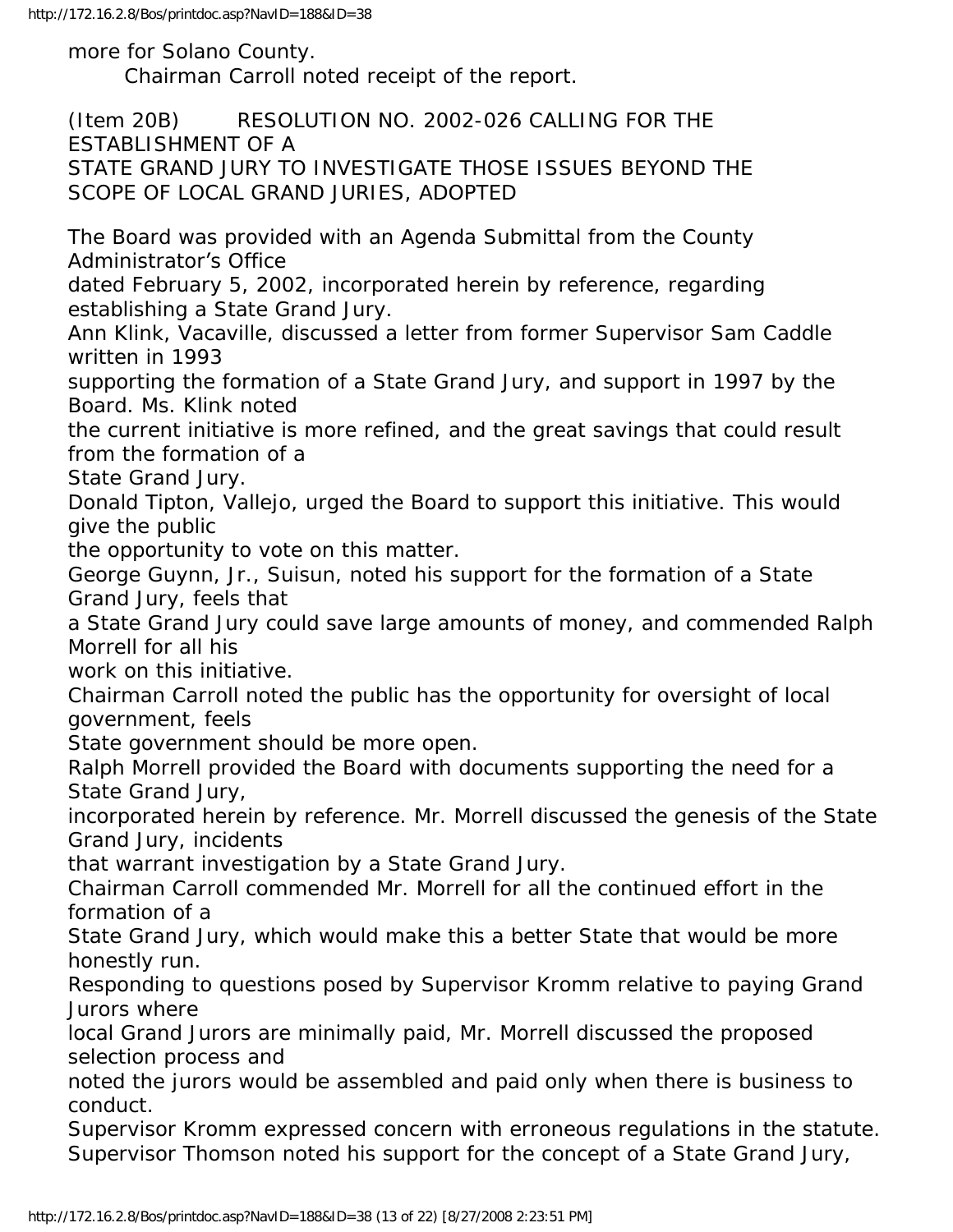but voiced

concern regarding the terminating clause, with no spending restrictions for investigations, and with

the legal authority implied in the initiative.

Responding to questions posed by Supervisor Thomson regarding support of the initiative

through approval of the requested resolution, County Administrator Michael Johnson noted historical

Board support for the concept of a State Grand Jury, and feels the Board can take no position on the

initiative that has been presented.

Mr. Morrell noted the intent to have the Board vote on the initiative. Supervisor Silva noted support for a State Grand Jury to oversee State government, but feels

this initiative creating a body higher than the California Supreme Court, with usurping local

jurisdiction, with the employer/employee relations of a State Grand Juror, with unrestricted funding

for investigations, with the lack of adhering to rules of order, no oversight of the group, and feels this

initiative goes far beyond what the founding fathers intended for this country. Supervisor Kondylis also noted support for the concept of a State Grand Jury, but also voiced

many of the same concerns expressed along with pay inequity for the jurors.

Mr. Morrell noted there is nothing else that will address the problems in Sacramento, and

noted the initiative can be amended to address any improprieties that are determined. There is one

alternative. To do something or do nothing, and requested further consideration.

Chairman Carroll discussed the issue of the Supreme Court and the political influences there,

and feels the good of this initiative could outweigh some of the difficulties. On motion of Supervisor Thomson and seconded by Supervisor Kromm, the

Board acted to

adopt Resolution No. 2002-026 Calling for the Establishment of a State Grand Jury to Investigate

those issues Beyond the Scope of Local Grand Juries. So ordered by a vote of 5- 0. (see Resolution

Book)

On motion of Supervisor Thomson and seconded by Supervisor Kromm, the Board acted to

oppose the Initiative for a State Grand Jury as currently written. So ordered by a vote of 4-1;

Chairman Carroll voted no.

(Item 22A) RESOLUTION NO. 2002-027 ESTABLISHING COUNTY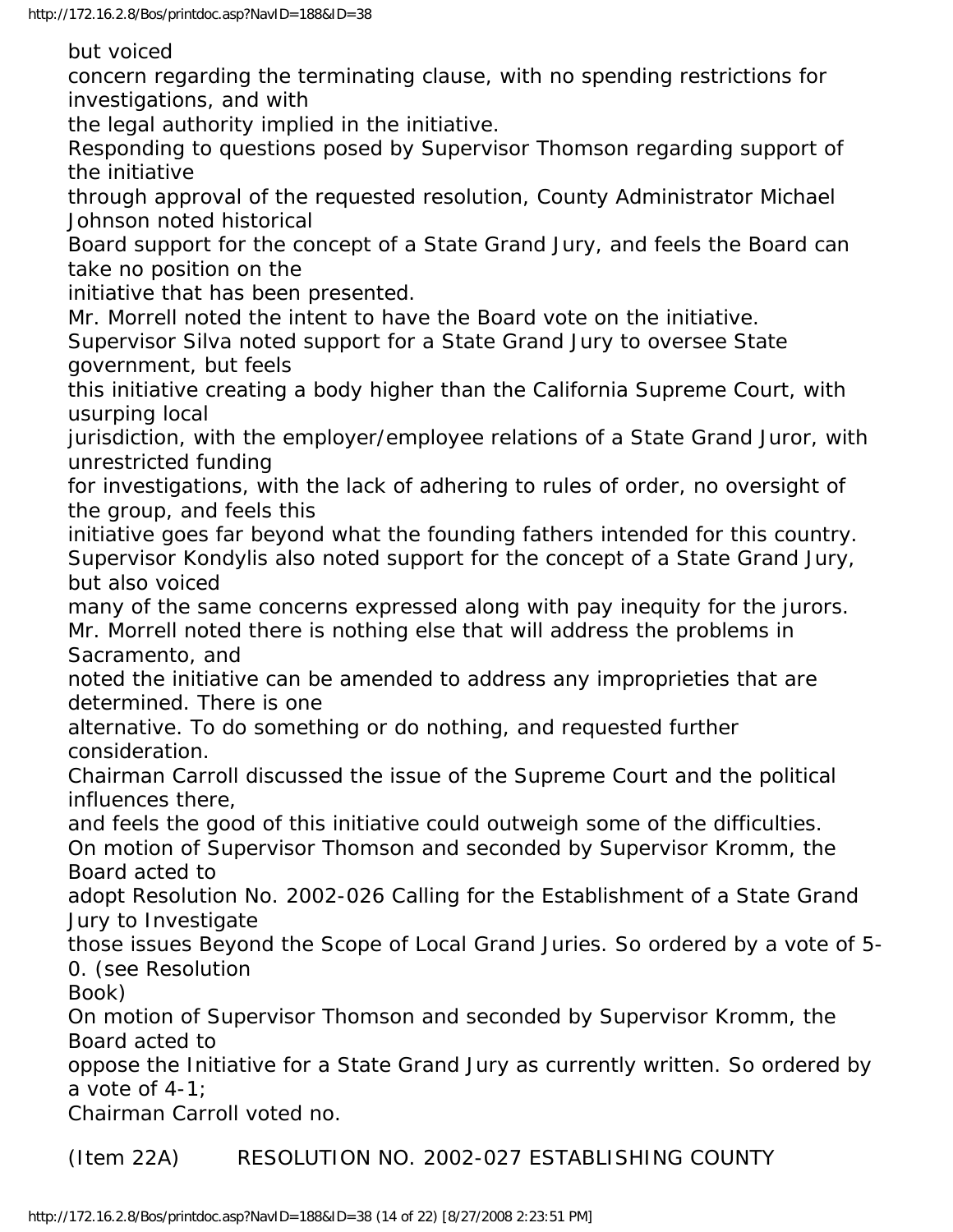TREASURY OVERSIGHT COMMITTEE, ADOPTED

Treasurer/Tax Collector/County Clerk Charles Lomeli reviewed the information contained in the

Agenda Submittal from his department dated February 5, 2002, incorporated herein by reference,

regarding amending Resolution 97-91 establishing the Treasury Oversight Committee to add two

alternate committee members; to establish a 3-year term of office for committee members; and to

establish a 3-year rotation for expiration of terms.

 On motion of Chairman Carroll and seconded by Supervisor Thomson, the Board acted to

adopt Resolution No. 2002-027 Establishing County Treasury Oversight Committee. So ordered by a

vote of 5-0.

(Item 22B) MISTY ISMAIL, LESLIE KVASNICKA, SHIRLEY ROADY AND LISA WEISS REAPPOINTED TO THE ANIMAL CARE ADVISORY COMMITTEE (ACAC)

CATHY BULLARD APPOINTED TO THE ACAC

On motion of Chairman Carroll and seconded by Supervisor Thomson, the Board acted to

reappoint Misty Ismail, Leslie Kvasnicka, Shirley Roady and Lisa Weiss, and to appoint Cathy Bullard

to the Animal Care Advisory Committee. So ordered by a vote of 5-0.

(Item 22C) LOUIS SOUZA-FUENTES APPOINTED TO THE SOLANO COUNTY CHILD

ABUSE PREVENTION COUNCIL

On motion of Chairman Carroll and seconded by Supervisor Thomson, the Board acted to appoint

Louis Souza-Fuentes to the Solano County Child Abuse Prevention Council for a term to expire February

5, 2004. So ordered by a vote of 5-0.

(Item 23) PUBLIC HEARING RE PURCHASE OF LAND ADJACENT TO TRAVIS AIR FORCE BASE (WILCOX RANCH) CONTINUED TO APRIL 2, 2002

The Board was provided with an Agenda Submittal from the Department of Environmental Management dated February 5, 2002, incorporated herein by reference,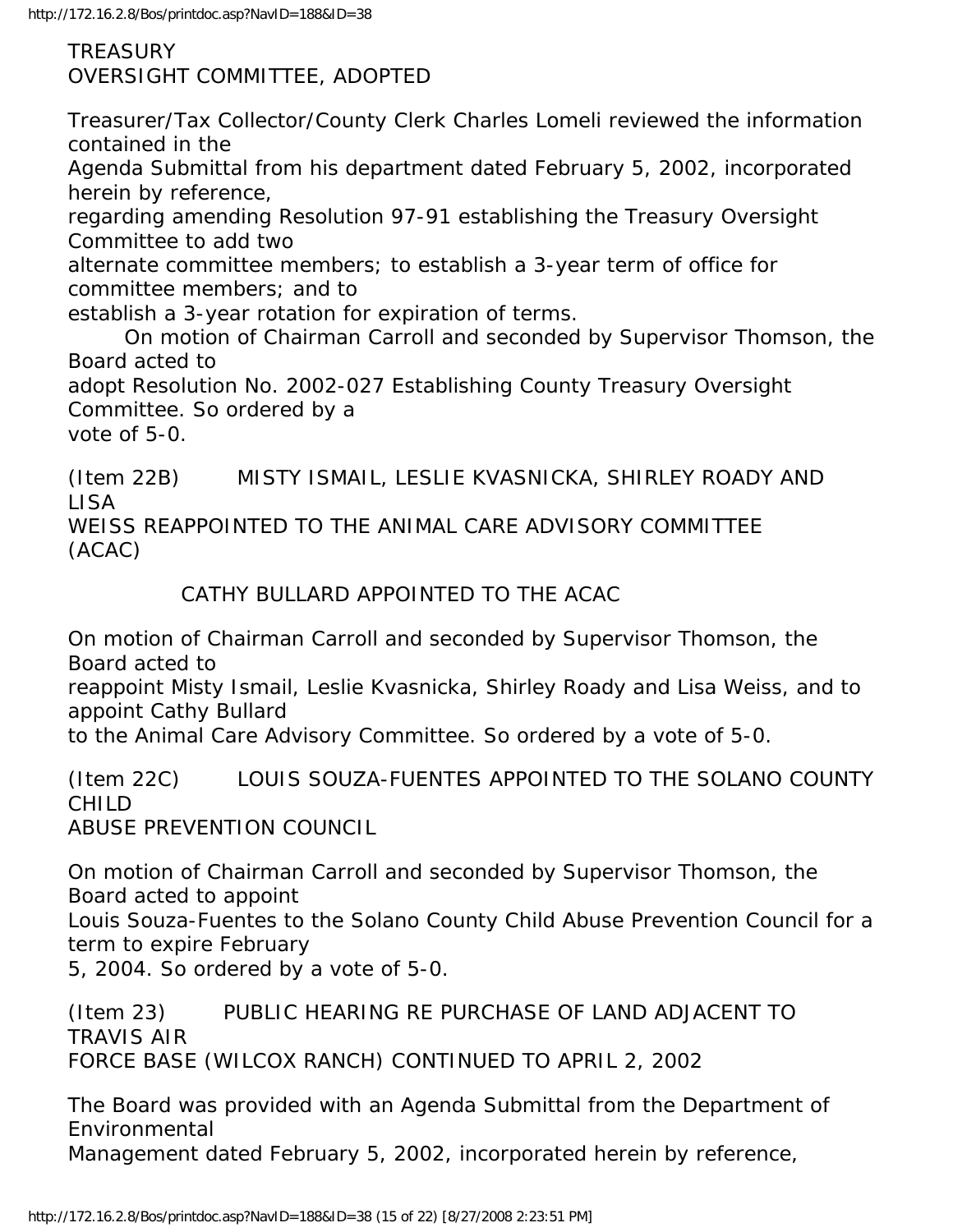regarding continuing the public hearing to consider the purchase of approximately 1861 acres of land adjacent to Travis Air Force Base in partnership with the City of Fairfield, the adoption of a resolution authorizing the purchase, and to authorize County Property Management staff to open escrow and submit and execute the necessary documents to close escrow for purchase of land in accordance with the terms and conditions of the purchase and sale agreement. Chairman Carroll opened the Public Hearing, and continued the public hearing to April 2, 2002 at 2:00 p.m.

(Item 24) ENVIRONMENTAL STUDY PROCESS RE I-80/I-680 INTERCHANGE PROJECT, APPROVED

 The Board was provided with an Agenda Submittal from his department dated February 5,

2002, incorporated herein by reference, regarding endorsing recommendations from Solano

Transportation Authority (STA) for improving the 1-80/I-680 Interchange. Paul Wiese, Department of Transportation, noted this interchange is the number one traffic

problem in the County, and gave a brief history of the area.

Darrell Halls, Executive Director Solano Transportation Authority, reviewed the department

recommendations supporting the STA's efforts to proceed with the project environmental study

process for the evaluation of a north connector evaluation of a south parkway component, evaluation

of alternative locations for the truck scales, and to approve the proposed roadway improvements. Mr.

Halls reviewed the highlights of the visual presentation from January 22, 2002, incorporated herein by

reference, along with an overview of the public meetings that have been held, project delivery issues,

other issues, and the next steps.

Mr. Wiese reviewed peak hour local traffic impacts on the County road system, the traffic

survey projections for Suisun Valley Road, Rockville Road, Abernathy Road, Mankas Corner Road

and Cordelia Road, County road traffic standards, and rapidly increasing traffic on County roads. Mr.

Wiese noted the benefits if the improvements are done, financial impacts and increasing traffic if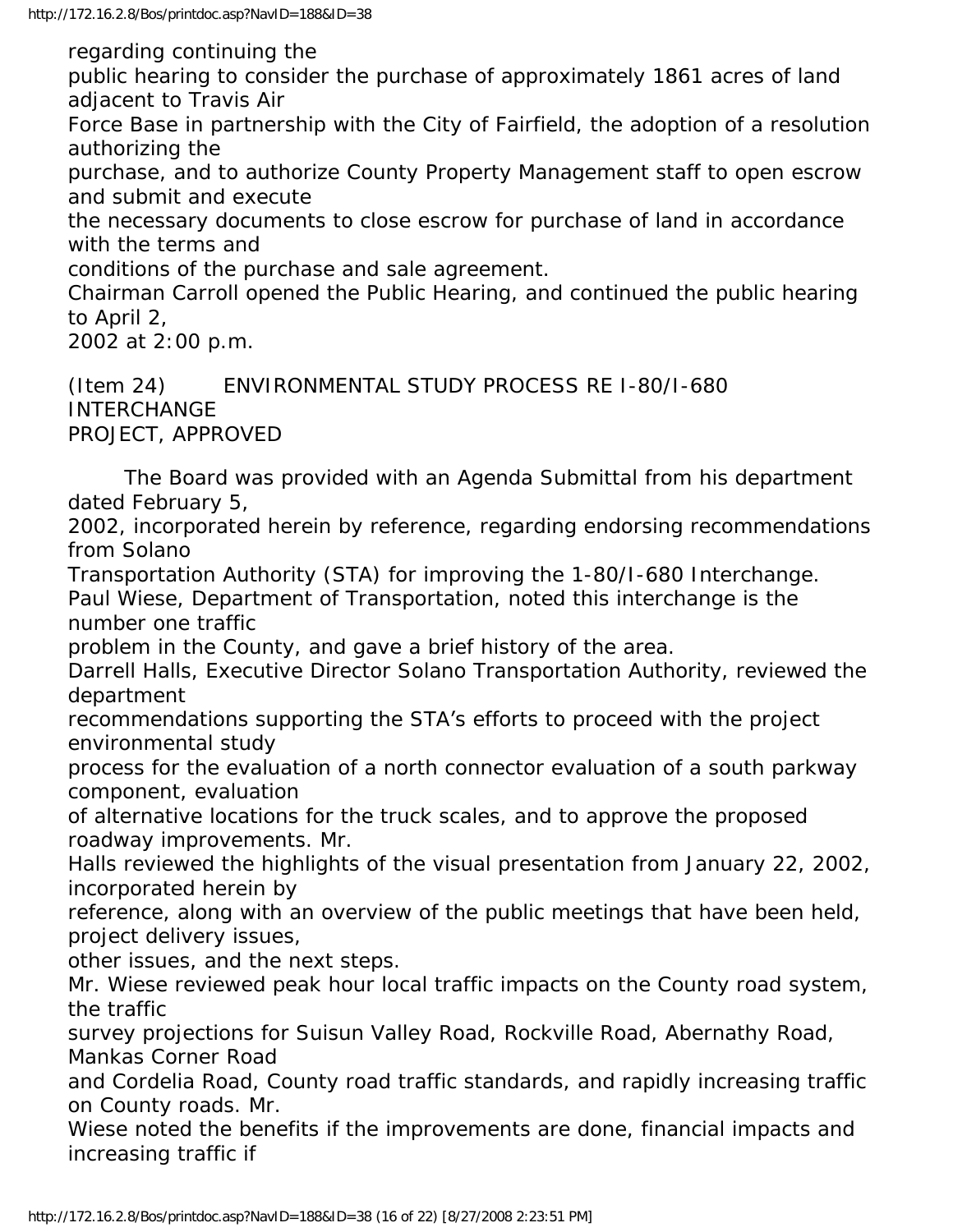improvements are not done, and reemphasized that approval is for beginning the environmental process. Mr. Wiese requested approval of the recommendations contingent on that the STA will look at the impacts the project will have on residents in unincorporated Solano County including Old Cordelia, and the County road system. Responding to concerns voiced by Supervisor Kromm regarding the north connector and the widening of the Green Valley Road freeway over crossing those impacts, and has modeling been done, Morrie Barr, Deputy Assistant City Manager City of Fairfield, noted the same concern of residents in the area that if the connector is done more traffic will use the surface streets, the improvements would probably attract more traffic, modeling has been done and shows approximately a 40% increase at peak p.m. times, and the residents noted currently that the can not access both sides of the freeway nor can the residents. The residents have weighed these issues and feel the City of Fairfield should proceed with the Green Valley Road over crossing project. Donald Tipton, Vallejo, noted the increase in large truck traffic, the need to encourage car pooling, the need to promote public transit, questioned the viability and productivity of the truck scales, and if the issue of driving safety will be addressed. Steven Chappell, Executive Director Suisun Resource Conservation District (SRCD), voiced concern with the south parkway proposal, objects to any projects that would encroach upon the Suisun Marsh Preservation Act, and objects putting a highway through critical habitats in the primary and secondary marsh. Responding to questions posed by Supervisor Kromm regarding an option to put the roadway or a viaduct along the train tracks, Mr. Chappell noted the Suisun Resource Conservation District Board has noted objection to any projects that would encroach on the current boundaries of the district and the marsh. An option that is outside of the marsh is the preferred alternative, since roads have

such great impacts on the marsh.

Responding to questions posed by Supervisor Silva on how SRCD feels about having

environmental studies done, Mr. Chappell noted the district would support an environmental study.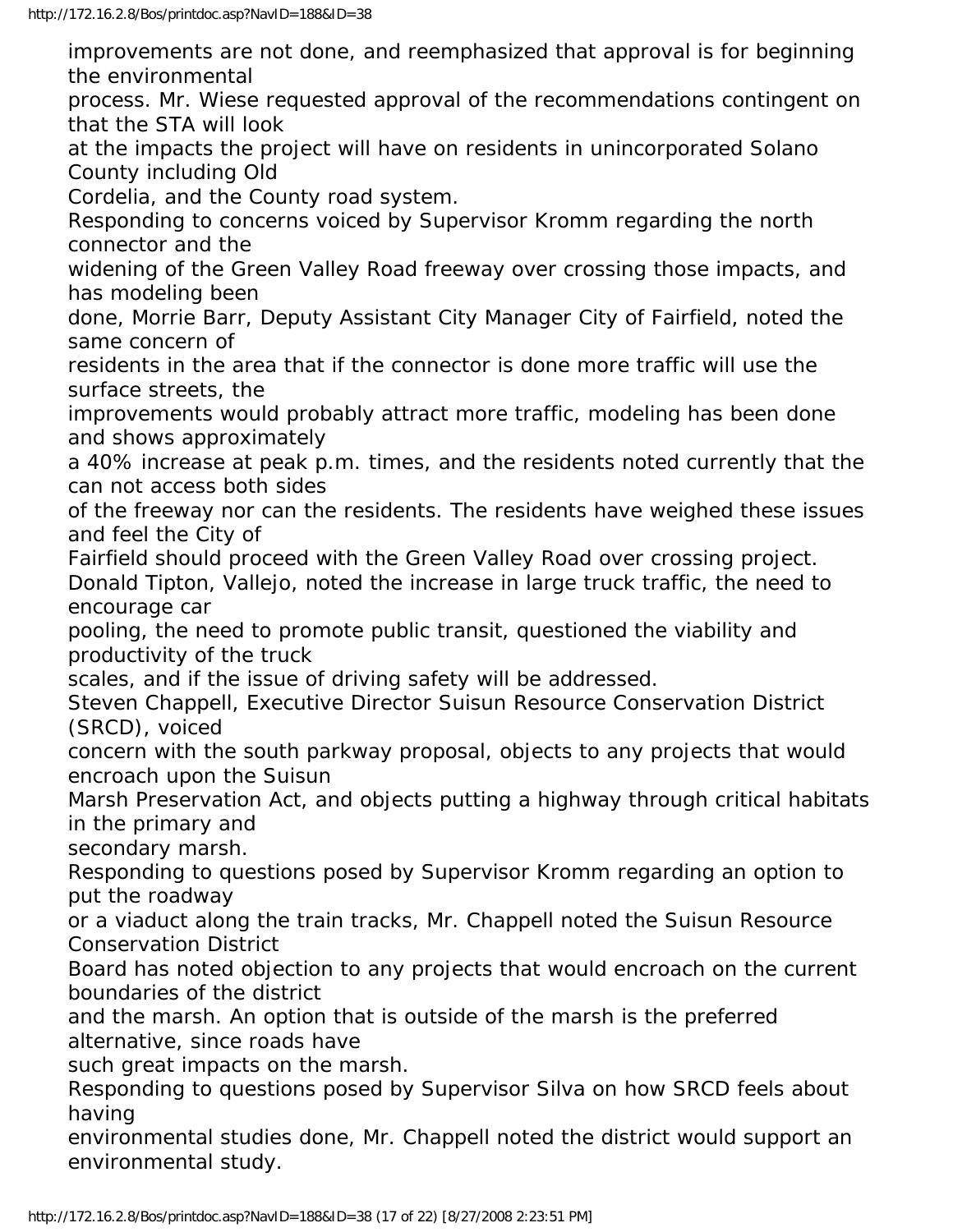There was a brief discussion regarding the boundaries of the marsh, and in conjunction of the railroad tracks.

Supervisor Kondylis suggested STA take the project presentation to the Bay Conservation and

Development Commission (BCDC) for their input.

Daphne Nixon, Old Cordelia, read a prepared statement dated February 5, 2002, incorporated

herein by reference, requesting the south parkway proposal not be placed directly behind, near, or

through Old Cordelia, and stating the reasons to preserve the historic area. Ken Smith, President Cordelia Home Owners Association, read a prepared letter dated

February 5, 2002, incorporated herein by reference, citing the many concerns about the study of the I-

80/I-680/SR-12 improvements, to conditionally support a northern connector. James Williams, Vacaville, voiced concern that there are no proposals for just the highway

improvement, feels the north or south parkways are not necessary, noted the undesirable condition of

the Fairfield exits off I-80, the need for improvement to County roads, and noted support for the

relocation of the truck scales and widening of I-80.

Mark Hall, Suisun, noted ownership of 835 acres in the marsh in the area proposed for the

south parkway, and support for the south parkway from Gold Hill. Mr. Hall discussed the issues as

they relate to the south connector, and feels funds from the connector could be used to do real

restoration to the marsh.

Assistant County Administrator Darby Hayes noted the four recommendations, and that

recommendation number 1 should read Evaluation of a North Connector, not implement.

Supervisor Silva noted staff recommendations, a letter received from Fairfield Mayor Karin

MacMillan dated February 4, 2002, incorporated herein by reference, containing a resolution that will

be presented to the Fairfield City Council for consideration relative to this project. Supervisor Silva

suggested adding the considerations as outlined in this letter to the actions that will be taken.

Supervisor Silva read the considerations 1 through 4. Supervisor Silva commended all parties

involved in this matter.

Supervisor Kromm discussed the principles outlined in the letter from Mayor MacMillan that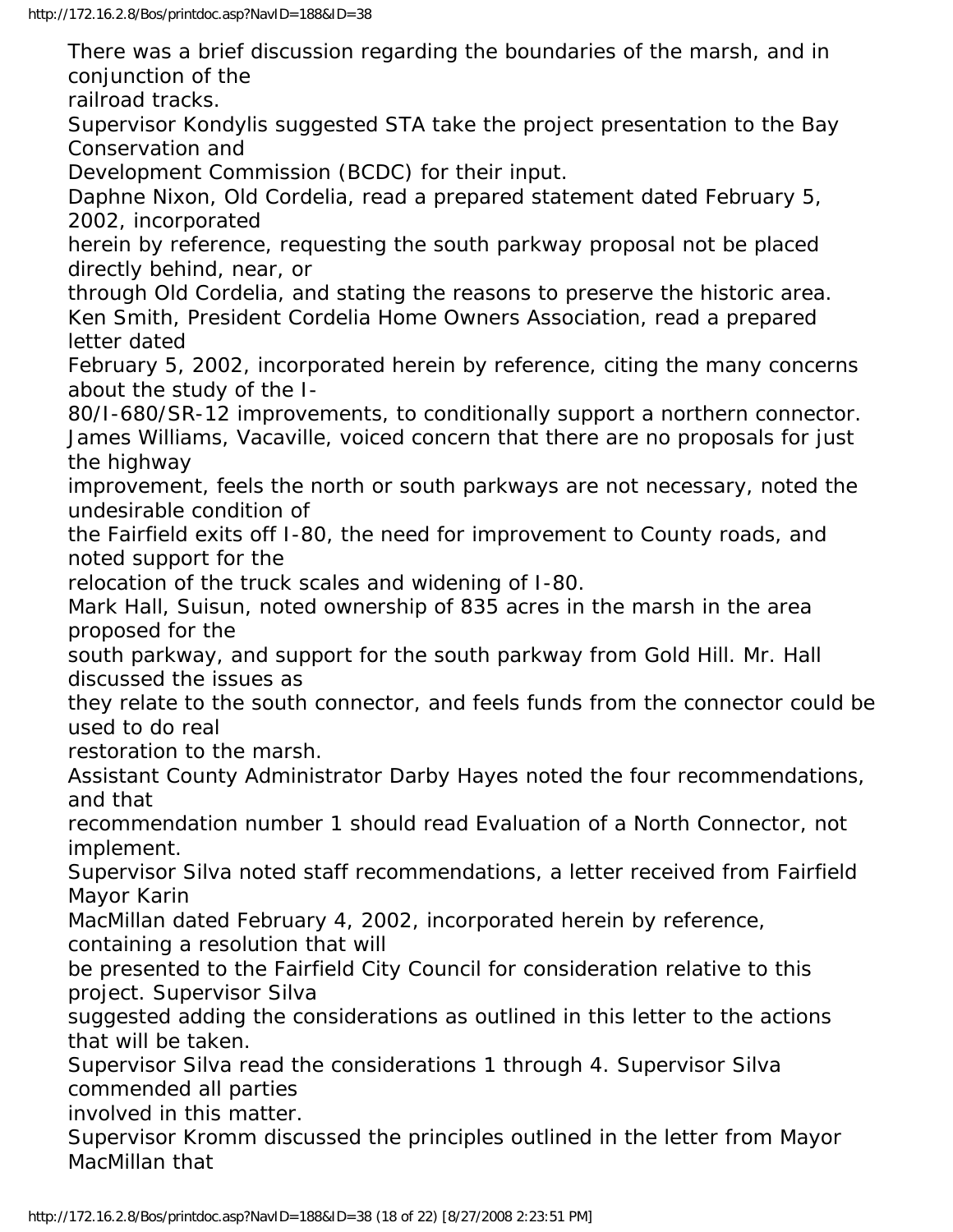local streets are for local traffic and freeways are for highway and through traffic, noted the

difficulties with the engineering keeping the principles in mind, noted that it is difficult to support

anything going into the marsh, and suggested evaluating Cordelia Road as an alternative.

Supervisor Kondylis noted opposition to this process, the lack of incentives to get people into

mass transit, and noted the many problems that will remain until there are incentives to get people into

public transportation.

Chairman Carroll noted Solano County had originally opposed the Bay Area Rapid Transit

when it was introduced.

Supervisor Silva agreed to add the principles as outlined in Mayor MacMillan's letter, and to

evaluate Cordelia Road as an alternative to the motion.

 On motion of Supervisor Silva and seconded by Supervisor Thomson, the Board acted to approve

evaluation of a north connection; evaluation of a south parkway component as part of the I-80/I-680

master environmental document; evaluation of alternative locations for the truck scales contingent upon

the County continuing to receive fine and forfeiture monies from the scales in any alternative location;

to approve the proposed roadway improvements contingent upon the STA evaluating and mitigating

impacts that the project will have on residents in unincorporated Solano County, including Old Cordelia,

and upon the STA evaluating and mitigating impacts that the project will have on the County road

system, including Abernathy Road, Rockville Road, and the Abernathy Road – Rockville Road

intersection. To also include recommendations for the north connector to use Business Center Drive as

the street alignment for the north connector; cul-de-sac Mangles Road at its westerly terminus with no

connection to Business Center Drive, except for vehicle emergency, bicycle and pedestrian use; connect

the westerly end to Highway 12 (W) as part of the last phase of the I-80/I-680 Interchange project; to

prohibit vehicle access to adjacent lands between Suisun Valley and Abernathy Roads; to prohibit large

trucks between Suisun Valley and Abernathy Roads; to use City of Fairfield enforcement and

maintenance through a cooperative agreement with the County between Suisun Valley and Abernathy.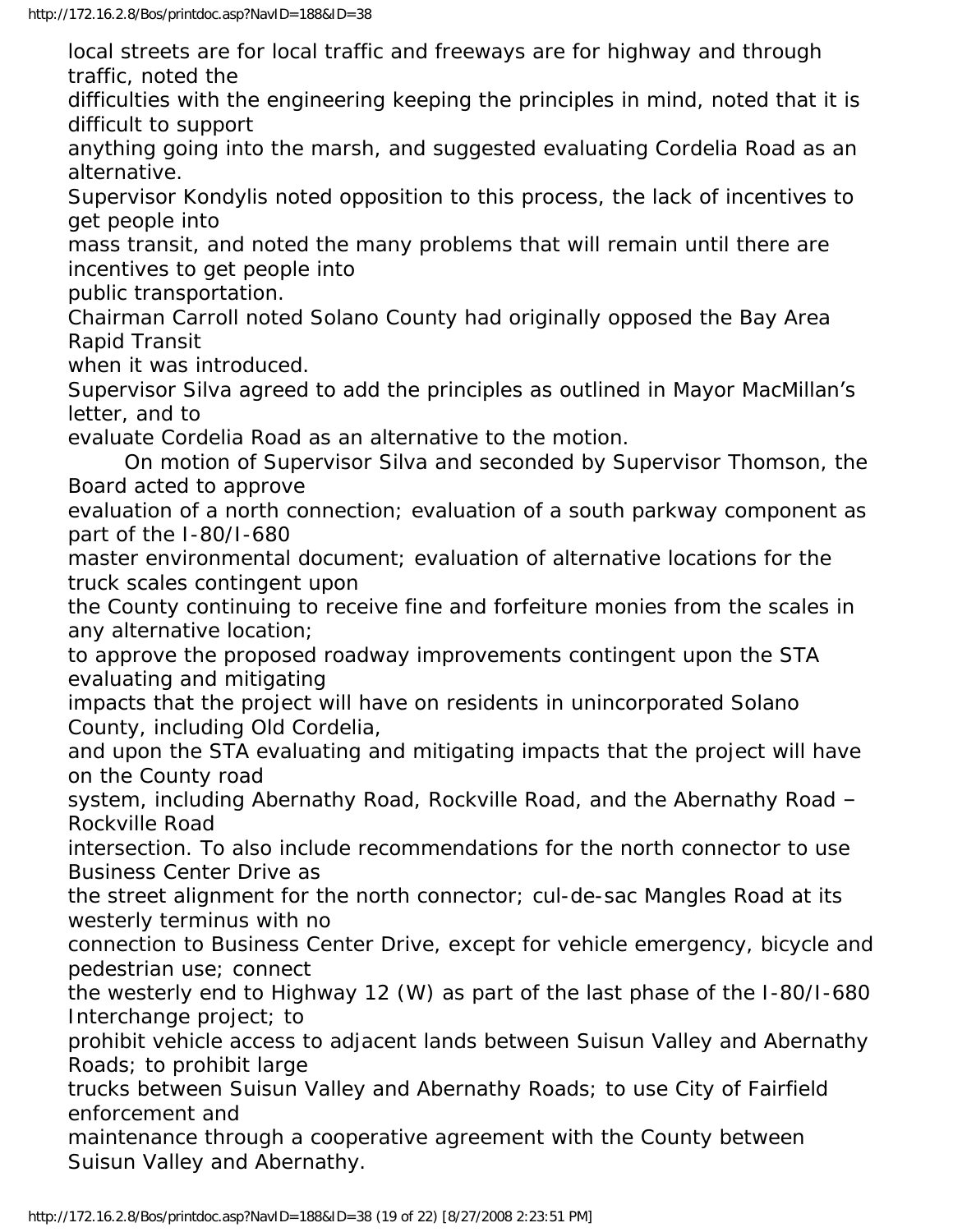For the south parkway: to connect Red Top Road to the I-680 /Red Top Road Interchange as part of the

last phase of the I-80/I-680 Interchange Project, if the I-680/Red Top Road Interchange becomes the

westerly connection to the south parkway; to include the I-680/Gold Hill Road Interchange as an

alternative westerly connection to the south parkway; to include the Union Pacific Railroad right-of-way

(i.e. the Capitol Rail Line) or an alignment adjacent to it, as an alternative for the south parkway; to

research possible methods for restricting access to certain local streets to residents only; and to consider

the possibility as a discussion point to include the establishment of a "toll road" as an alternative for the

south parkway. Also to approve the principles as outlined in Mayor MacMillan's letter, and to evaluate

Cordelia Road as an alternative. So ordered by a vote of 4-1; Supervisor Kondylis voted no.

(Item 25) ALTERNATIVE C FOR SITE PLACEMENT OF THE SOLANO **COUNTY** GOVERNMENT CENTER BUILDING, APPROVED

 STAFF TO BEGIN NEGOTIATIONS WITH THE CITY OF FAIRFIELD RE LEASE FOR CITY USE OF THE PUBLIC PLAZA

 The Board was provided with an Agenda Submittal from the Department of General Services

dated February 5, 2002, incorporated herein by reference.

 Assistant County Administrator Darby Hayes gave a brief introduction along with a brief

history of the project, and noted the public meetings that have been conducted for public input.

 Albert King, Project Manager URS, discussed the schedule of the project, design concepts in

progress, and the need to confirm the preferred alternative of siting the building on the property.

 Scott Johnson, Chief Architect Johnson Fain Partners, reviewed a visual presentation,

contained in the Agenda Submittal dated February 5, 2002, incorporated herein by reference,

describing the options and their benefits, and the need to determine the preferred alternative to

proceed with the design process. County Administrator Michael Johnson recommended Alternative

C, which presents an open plaza area around the Old County Library building. Models of the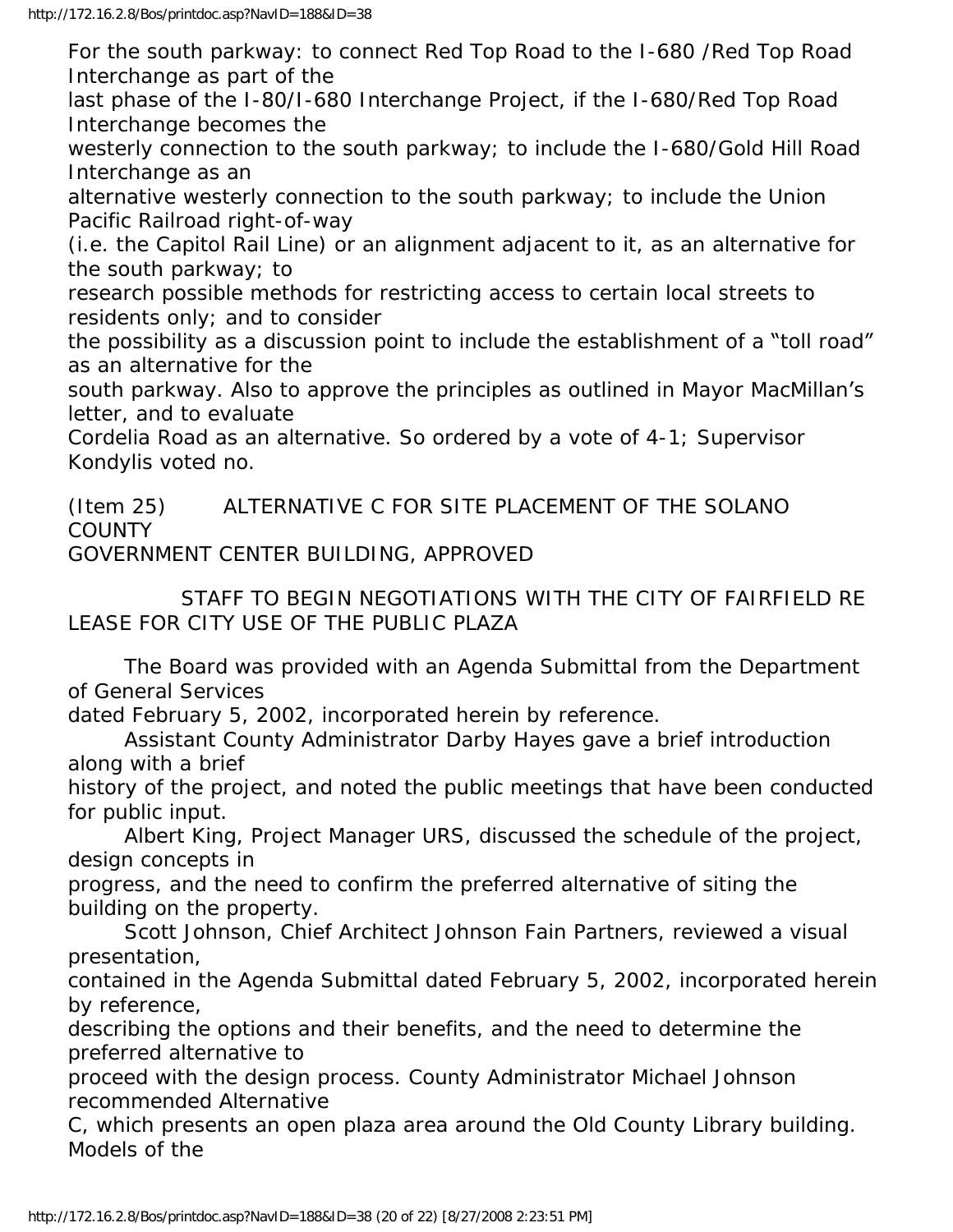alternatives were laid out for viewing and comment.

 Responding to concerns voiced by Supervisor Thomson regarding safety, Mr. Johnson

discussed the options for safety and others that could be incorporated. Mr. Hayes noted the plaza

would be blocked off and only opened freely for ceremonial occasions.

 Responding to questions posed by Supervisor Kromm regarding the size of the parking

garage, Mr. Johnson noted the parking structure is five stories, and further discussed measures that

could be utilized to soften the presentation of the building.

 Mr. Johnson reviewed conceptual project photos, and image boards. Public art would be

incorporated into the project.

 Mr. Hayes discussed the need to site the building to determine the design, recommended

alternative C, and discussed recommendation 3 that deals with leasing the plaza area to the City of

Fairfield.

 Responding to comments by Chairman Carroll to considered leasing the plaza to the City of

Fairfield in the future, Mr. Hayes noted the issue of changing the siting of the parking structure as

previously agreed to siting the parking structure on Texas and Jefferson Streets, and feels the City of

Fairfield would be more receptive to the change if there were assurances the plaza would be operated

as a public site.

 Responding to questions presented by Supervisor Silva relative to the financial contribution of

the City of Fairfield to the project, Mr. Hayes noted the current agreement is for \$2 million, if the

County does the off site improvements the City would consider an additional \$1 million for the

project. The City has agreed to waive all fees and assessments dealing with the project, which could

amount to \$.75 million to \$1.5 million.

 Responding to concerns voiced by Supervisor Thomson relative to leasing the plaza area to

the City of Fairfield for a nominal fee, and would like to get a return on the investment of the plaza

area, Mr. Hayes noted to ensure the improvements matched the project and kept pace with the project

it would be better if the County did the improvements. Responsibility for policing and maintenance

could be transferred to the City of Fairfield.

Chairman Carroll voiced concern with the plaza and the Old County